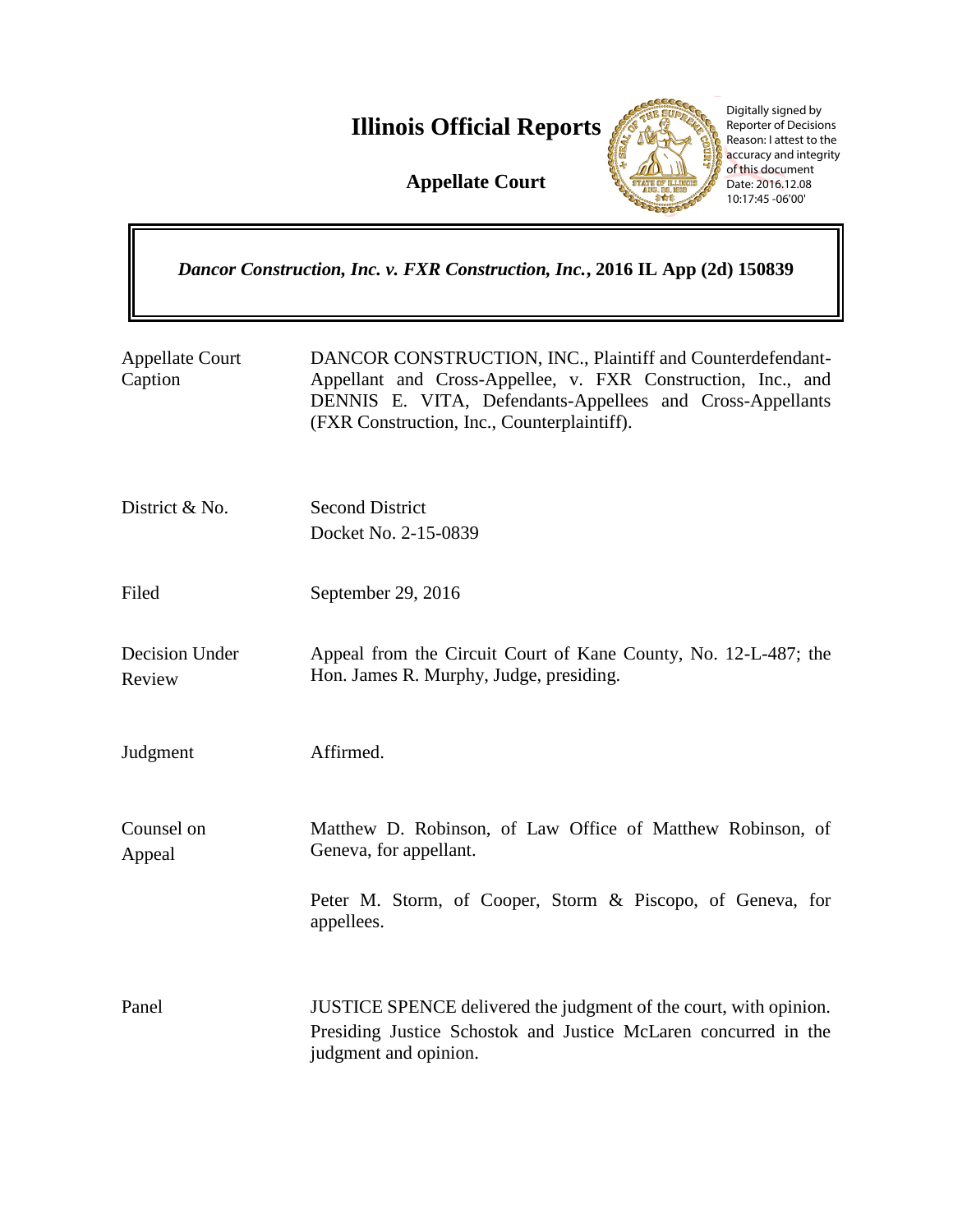### **OPINION**

- ¶ 1 Plaintiff, Dancor Construction, Inc. (Dancor), brought suit against defendants, FXR Construction, Inc. (FXR) and its owner, Dennis E. Vita, in Kane County pursuant to the forum-selection clause in the parties' contract. Dancor brought breach-of-contract and tort claims against defendants related to a construction project in New York. Meanwhile, in a New York court, FXR filed a mechanic's lien on the property and brought suit for breach of contract and unjust enrichment against Dancor, among others. The New York case was later dismissed.
- ¶ 2 Defendants moved to dismiss or transfer the Kane County case, arguing in part that New York was the better forum for the dispute. The circuit court denied defendants' motion, finding that the forum-selection clause designating Kane County was valid and enforceable.

¶ 3 Dancor filed amended and second amended complaints. Defendants moved to dismiss each, and the circuit court granted their motions in part, dismissing Dancor's tort counts for injurious falsehood and slander of title related to the construction project.

¶ 4 FXR then moved to dismiss or transfer the case or to reconsider the circuit court's prior order denying the motion to dismiss or transfer the case. FXR argued that New York law rendered the forum-selection clause void and unenforceable and that New York was the only proper forum. The circuit court agreed and dismissed the case to allow the action to be refiled in New York. This appeal followed. We affirm.

### ¶ 5 I. BACKGROUND

¶ 6 Dancor filed its complaint in Kane County on September 10, 2012. The complaint alleged as follows. Dancor was the general contractor for the construction of an AutoZone store (the Project) in Bronx County, New York, and it employed FXR as a subcontractor on the Project. The subcontract was for \$169,826.61. Dancor removed FXR from the Project and brought in a replacement subcontractor to complete construction. After paying FXR, FXR's replacement, and other subcontractors, Dancor had spent a total of \$176,481.88, or about \$6600 more than the agreed-upon contract price. FXR recorded a mechanic's lien against the Project property on August 29, 2012, seeking \$104,544.11.

¶ 7 Dancor attached the parties' contract to the complaint. Section XXIX of the contract, titled "Venue and Choice of Law" (the forum-selection clause), provided that the parties agreed that the contract was executed in Kane County and that it would be governed by Illinois law. Further, it stated that "[a]ny claims, lawsuits, disputes or claims arising out of or relating to this agreement shall be litigated in Kane County, Illinois."

¶ 8 Dancor's three-count complaint alleged breach of contract (count I) and two torts, injurious falsehood (count II) and interference with prospective business advantage (count III). In count I, Dancor alleged that FXR failed to meet reasonable deadlines, provide sufficient manpower, and timely complete tasks on the Project. Consequently, Dancor removed FXR and hired another firm to complete the Project. In count II, Dancor alleged that defendants recorded a lien against the Project site for unpaid work completed. Dancor alleged that the lien's statement regarding the amount unpaid (\$104,544.11) was not true, that defendants made the statement knowing that it was false, and that they made the statement with the intent that others rely on it. Dancor further alleged that a reasonable person or company would be "highly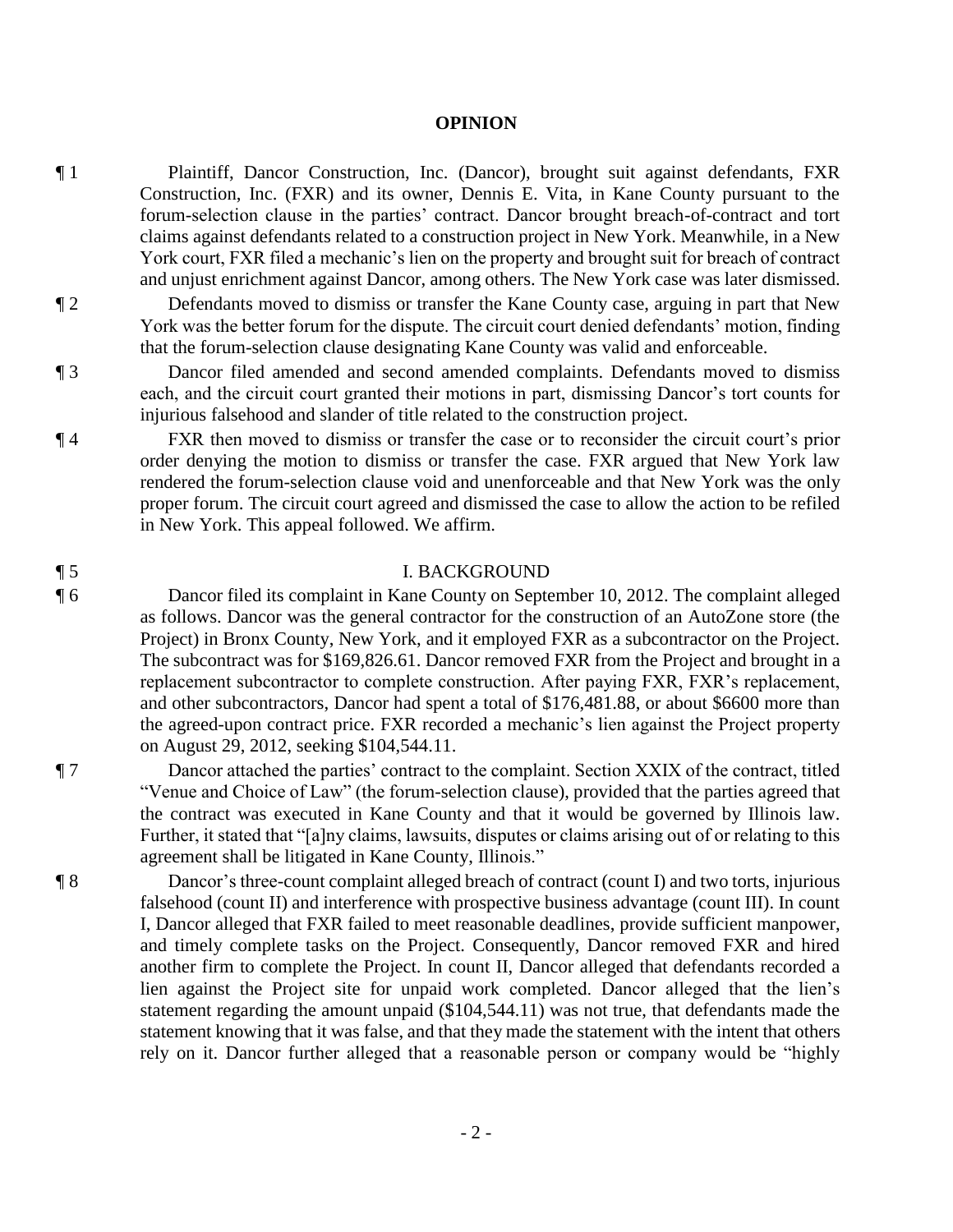offended" by an accusation that it failed to pay in excess of \$100,000 and that defendants intended the publication of the lien to result in pecuniary harm to Dancor.

¶ 9 Shortly after Dancor filed its complaint, FXR filed its complaint in New York on October 24, 2012, against, *inter alios*, Dancor, to foreclose its mechanic's lien (the New York action). FXR alleged that, as a subcontractor, it had agreed to provide certain services for Dancor on the Project. FXR continued that it completed its performance of the contract and was owed a total of \$171,926.61. It had received \$67,382.50 and alleged that Dancor still owed \$104,544.11. Dancor breached their contract and was unjustly enriched in the amount of \$104,544.11 by not paying FXR the full amount owed.

- ¶ 10 Back in the Kane County litigation, on December 26, 2012, defendants filed a motion to dismiss Dancor's complaint or transfer the case. In their motion, defendants alleged that New York law required that the action be brought in a New York court. Defendants further argued that the defendants in the New York action, aside from Dancor, did not have minimum contacts with Illinois sufficient to bring the case here. Finally, defendants argued that Bronx County in New York was the best forum to resolve the legal issues related to the Project, and under the doctrine of *forum non conveniens*, they sought that the case be transferred to New York.
- ¶ 11 Dancor responded by citing the forum-selection clause that designated Kane County. Dancor argued that both New York and Illinois public policy favor enforcement of forum-selection clauses in contracts and that the forum-selection clause here was reasonable and should be enforced.
- ¶ 12 The circuit court held a hearing on the motion to dismiss or transfer. Thereafter, on February 20, 2013, it denied the motion, finding that the forum-selection clause in the parties' contract was valid and that venue in Kane County was appropriate.
- ¶ 13 On April 26, 2013, defendants moved to dismiss counts II and III of the complaint. They argued that count II was based on insufficient conclusions by Dancor, not well-pled facts. They argued that count III, which was based on the allegations of count II, was likewise defective. On June 6, 2013, the circuit court granted defendants' motion to dismiss counts II and III and granted Dancor leave to amend its complaint.
- ¶ 14 Dancor filed an amended complaint on June 18, 2013. The amended complaint again contained three counts: count I for breach of contract, count II for injurious falsehood, and count III for interference with prospective business advantage. Under count III, Dancor alleged that defendants claimed they were owed \$104,544.11, that they knew they were not actually owed that amount, and that they declared they were owed that amount with intent that Dancor incur pecuniary harm.
- ¶ 15 Around this time, the New York court heard a motion to dismiss FXR's complaint in the New York action. On July 18, 2013, it entered an order dismissing the complaint, explaining as follows:

"Here, the Plaintiff contracted the venue for lawsuits and failed to meet its burden in establishing it was unreasonable, unjust, in contravention of public policy, invalid due to fraud or overreaching, or it is shown that a trial in the selected forum would be so gravely difficult that the challenging party would, for all practical purposes, be deprived of its day in court."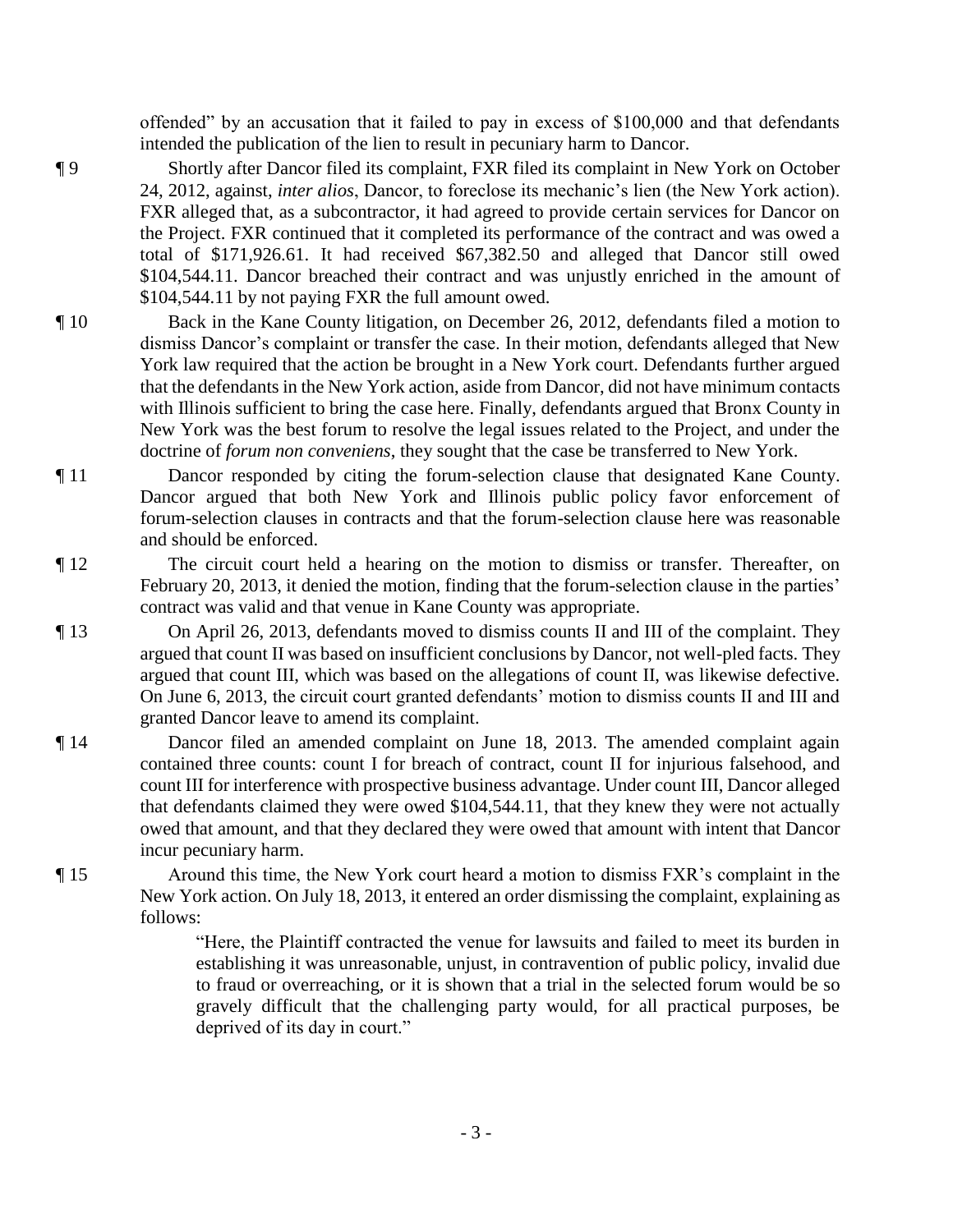The New York court continued that an action to determine the obligations under the mechanic's lien and to determine the appropriateness of the forum-selection clause in the parties' contract had been commenced in Kane County before the New York action was filed.

¶ 16 Back in Kane County, defendants moved to dismiss Dancor's amended complaint. On September 5, 2013, the circuit court dismissed count I as to Vita, dismissed count II without prejudice, informed Dancor that if it repled count II, it should replead it as a "slander of title" claim, and dismissed count III with prejudice.

- ¶ 17 Dancor filed a second amended complaint on November 13, 2013. The second amended complaint contained six counts. Counts I and II were for breach of contract against FXR and Vita, respectively; counts III and IV were for slander of title against FXR and Vita, respectively; and counts V and VI were related to mechanic's-lien liability under New York law against FXR and Vita, respectively. In counts III and IV, Dancor alleged that FXR did not complete its contractual duties and that Dancor had to bring in a replacement subcontractor to complete the Project, costing Dancor \$95,106. Regarding defendants' mechanic's lien against the Project property for money they claimed they were owed under the contract, Dancor alleged that the statement of the amount owed was false. Dancor alleged that defendants knew or should have known that it was false because they knew or should have known that they did not complete their work on the Project. Yet, Dancor alleged, defendants published the mechanic's lien when they knew or should have known that the lien would result in pecuniary damage to Dancor. The mechanic's lien clouded the title to \$115,000 of Dancor's funds.
- ¶ 18 On December 20, 2013, defendants moved to strike and dismiss the second amended complaint. In part, the motion argued that counts III and IV failed to state a claim for slander of title, because the counts failed to allege facts showing that the lien was false or malicious, that Dancor incurred special damages, or that the lien made any statements about real property owned by Dancor. Rather, defendants argued, Dancor again relied on insufficient conclusions, not well-pled facts.
- ¶ 19 On February 14, 2014, the circuit court ruled on defendants' motion to strike and dismiss the second amended complaint. It denied the motion as to count I (breach of contract against FXR). It granted the motion with prejudice as to counts II through VI and, pursuant to Illinois Supreme Court Rule 304(a) (eff. Feb. 26, 2010), found no reason to delay enforcement or appeal of its order.
- ¶ 20 On March 13, 2014, Dancor moved to (1) vacate the Rule 304(a) language in the February 14, 2014, order and (2) grant Dancor leave to file an amended complaint to incorporate its previously dismissed injurious-falsehood count, which it had not included in the second amended complaint. On the same day, the court entered an order vacating the Rule 304(a) language. On March 26, after argument on the issue, the court denied leave to reassert the injurious-falsehood count.
- ¶ 21 FXR answered count I of the second amended complaint on April 25, 2014. Along with its answer, FXR filed a counterclaim alleging that Dancor was unjustly enriched and breached their contract. The case proceeded to discovery, and a bench trial was eventually scheduled for August 26 and 27, 2015.
- ¶ 22 On May 15, 2015, FXR moved to dismiss or transfer the case pursuant to sections 2-619(a)(1) and (a)(9) of the Code of Civil Procedure (735 ILCS  $5/2$ -619(a)(1), (a)(9) (West 2014)). FXR argued that New York law rendered the forum-selection clause void and unenforceable. It also pointed out that Illinois law substantially mirrored New York law on the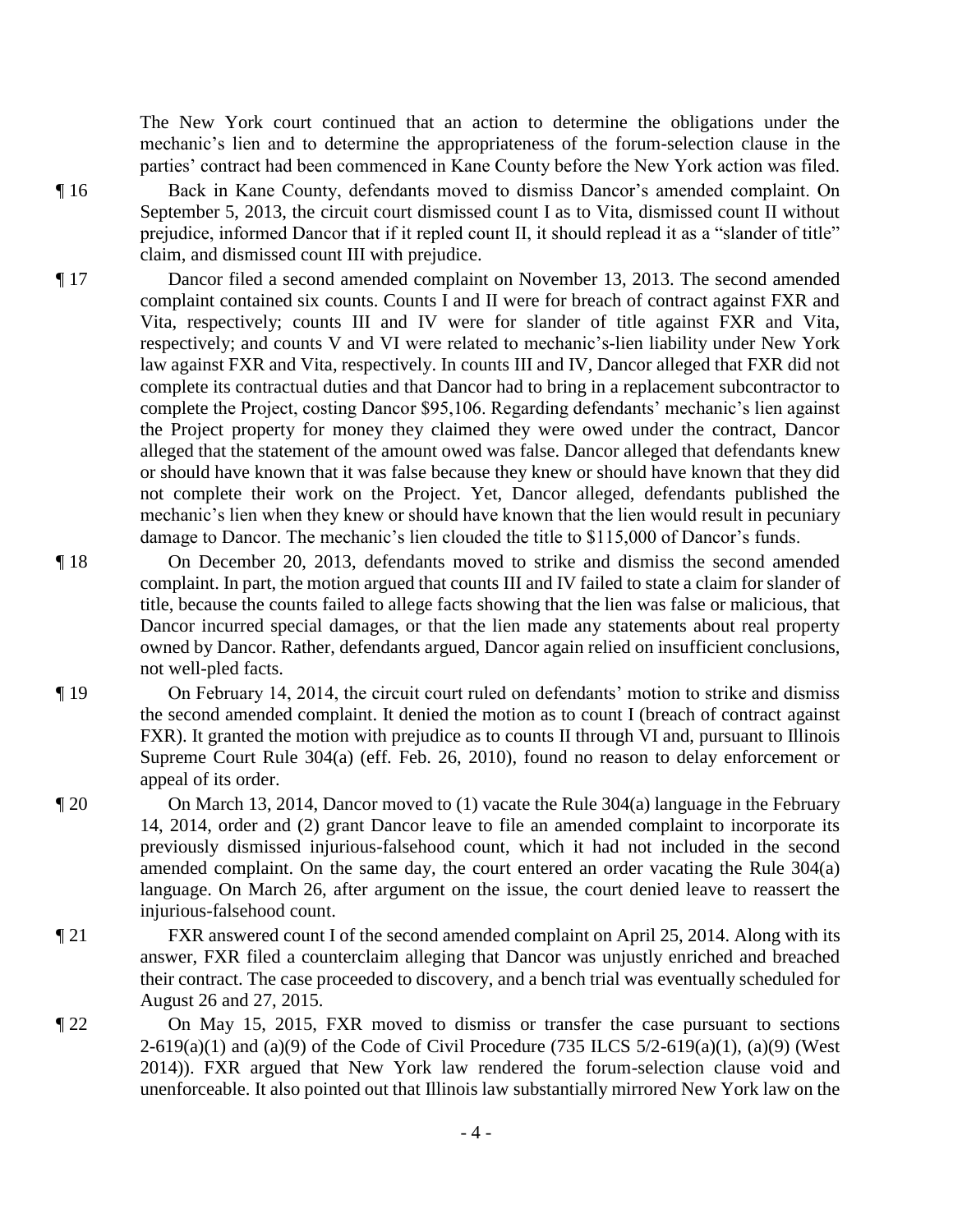enforcement of forum-selection clauses in construction contracts. Accordingly, FXR requested that the circuit court transfer the case to New York or, in the alternative, dismiss the case without prejudice.

¶ 23 Dancor responded to the motion to dismiss or transfer by arguing, in part, that the enforceability of the forum-selection clause had already been decided in 2013, when the New York action was dismissed and the New York court held that the forum-selection clause was valid and enforceable. Dancor therefore argued that FXR was collaterally estopped from relitigating the issue of the forum-selection clause's validity and enforceability.

¶ 24 Before the circuit court ruled on FXR's motion to dismiss or transfer, FXR moved to reconsider the circuit court's February 20, 2013, order, which had denied defendants' first motion to dismiss or transfer. FXR argued that the court had erred in finding the forum-selection clause valid and enforceable.

- ¶ 25 On July 20, 2015, the circuit court entered an order addressing both FXR's motion to dismiss or transfer and its motion to reconsider. The court found that, with respect to the original motion to dismiss or transfer, it had not been advised by either party of section 757 of the New York General Business Law (N.Y. Gen. Bus. Law § 757 (McKinney 2012)), which declares void and unenforceable any choice-of-law or forum-selection provision requiring application of another state's law to a New York construction contract. It rejected Dancor's argument that the New York court's order collaterally estopped FXR's challenge to the forum-selection clause, stating that the order did not have a binding effect on this or any other action. Rather, it reasoned, the New York court deferred to Illinois and was similarly uninformed of section 757. The circuit court found that section 757 applied to the contract between Dancor and FXR and that, consequently, the forum-selection clause was void and unenforceable. While it found that the clause could be severed under the terms of the contract, it also found that the case would be more appropriately and conveniently litigated in New York.
- $\P$  26 The circuit court acknowledged that trial was set to commence within the next 60 days<sup>1</sup> and that the circuit court's local rules generally required dispositive motions to be filed no later than 60 days before trial. Here, both parties incurred costs preparing for trial in Illinois, and therefore both sides would be prejudiced by further delay. Nevertheless, the court reasoned, its prior order was in error because of a misapplication, or lack of citation, of applicable law, and the order was interlocutory and could be corrected at any time before trial. Accordingly, the court granted FXR's motion to dismiss so that the case could be refiled in New York.

¶ 27 Dancor filed a timely notice of appeal on August 12, 2015, pursuant to Illinois Supreme Court Rule 301 (eff. Feb. 1, 1994). Defendants timely cross-appealed.

 $\overline{a}$ 

<sup>&</sup>lt;sup>1</sup>On June 18, 2015, the trial was rescheduled from August 26 and 27 to September 9 and 10, 2015. We note, however, that the local rule requires dispositive motions to be filed no later than 120 days prior to trial, not 60. 16th Judicial Cir. Ct. R. 6.06(a) (May 5, 2008). Sixty days is required for counterclaims, actions over, contribution claims, and third-party complaints. 16th Judicial Cir. Ct. R. 6.06(b) (May 5, 2008).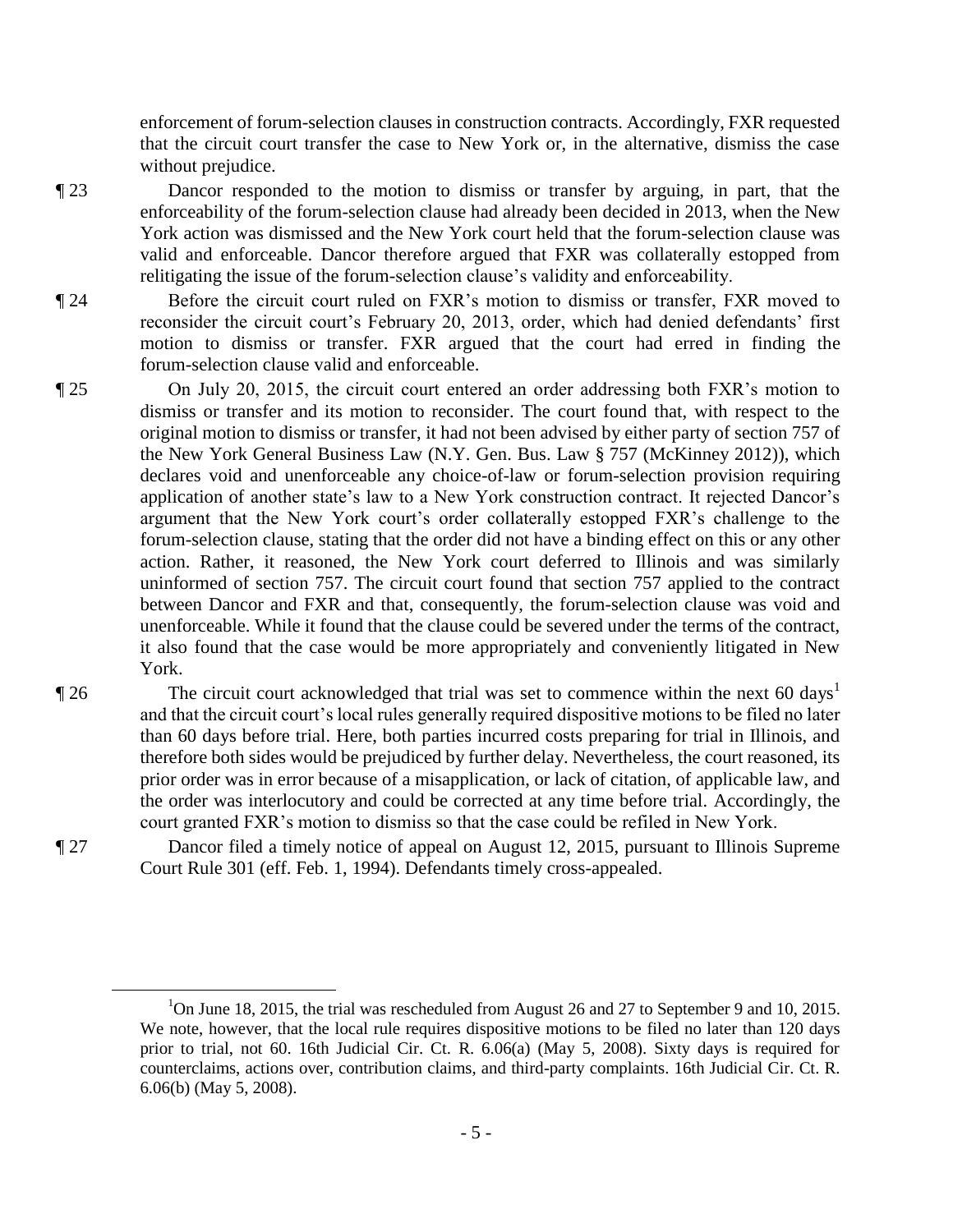|  | × |
|--|---|
|--|---|

# ¶ 28 II. ANALYSIS

## ¶ 29 A. Jurisdiction

- ¶ 30 Defendants assert that this court lacks jurisdiction to hear Dancor's appeal. This court has an obligation to consider its jurisdiction at any time, and if jurisdiction is lacking, we must dismiss the appeal. *Anderson Dundee 53, L.L.C. v. Terzakis*, 363 Ill. App. 3d 145, 152-53 (2005). Our obligation to consider whether we possess jurisdiction would exist even if defendants had not raised the issue. *Little Texas, Inc. v. Buchen*, 319 Ill. App. 3d 78, 81 (2001).
- ¶ 31 Dancor filed its notice of appeal pursuant to Rule 301, which allows appeals from final orders. Likewise, its statement of jurisdiction on appeal invokes Rule 301. Defendants argue that the circuit court's July 20, 2015, order was not a final order because it dismissed the case under *forum non conveniens*, with leave to refile the case in New York. Defendants therefore contend that Dancor had to appeal pursuant to Illinois Supreme Court Rule 306(a)(2) (eff. July 1, 2014), which provides that a party may petition for leave to appeal from an order allowing or denying a motion to dismiss on the grounds of *forum non conveniens*.
- ¶ 32 Contrary to defendants' assertion, the circuit court did not dismiss the case pursuant to the doctrine of *forum non conveniens*. Rather, the circuit court granted a section 2-619 motion to dismiss based on an affirmative matter, that is, applicable law that rendered the forum-selection clause void and unenforceable and required that the case be brought in New York. Whether to dismiss based on a forum-selection clause—which requires consideration of contract principles—is a separate issue from the noncontractual considerations of *forum non conveniens*, and to permit an appeal under Rule 306(a)(2) on a forum-selection issue would impermissibly expand the scope of the rule by usurping the supreme court's rulemaking authority. *Ferguson v. Bill Berger Associates, Inc.*, 302 Ill. App. 3d 61, 69 (1998). Rather, a dismissal pursuant to a forum-selection clause is a final order for purposes of Rule 301. *Fabian v. BGC Holdings, LP*, 2014 IL App (1st) 141576, ¶¶ 12-13 (dismissal based on forum-selection clause, even without prejudice to refiling in another state, was a final order because it terminated the plaintiff's right to bring those claims in Illinois). Accordingly, we have jurisdiction.

## ¶ 33 B. Dancor's Arguments on Appeal

- ¶ 34 Dancor raises several issues on appeal. Those issues are (1) whether the New York court's order precluded litigation of the forum-selection clause, (2) whether the circuit court erred in dismissing the case under *forum non conveniens*, (3) whether the circuit court erred in granting a dispositive motion less than 120 days before trial, in violation of the circuit court's local rules, and (4) whether the circuit court erred in dismissing Dancor's tort claims for injurious falsehood and slander of title.
- ¶ 35 Dancor's first issue concerns the New York action. The New York court dismissed that case on July 18, 2013, in an order granting the defendants' (including Dancor's) motion to dismiss FXR's complaint, on the basis of the forum-selection clause. In its order, the New York court reasoned as follows. A contractual forum-selection clause is *prima facie* valid and enforceable unless shown by the challenging party to be unreasonable, unjust, in contravention of public policy, or invalid due to fraud or overreach, or unless the selected forum would effectively deprive the challenging party of its day in court. The court cited section 41 of New York's Lien Law (N.Y. Lien Law § 41 (McKinney 2012)). FXR had contracted for venue to be in Illinois, and it had not met its burden to show that the contract's forum-selection clause was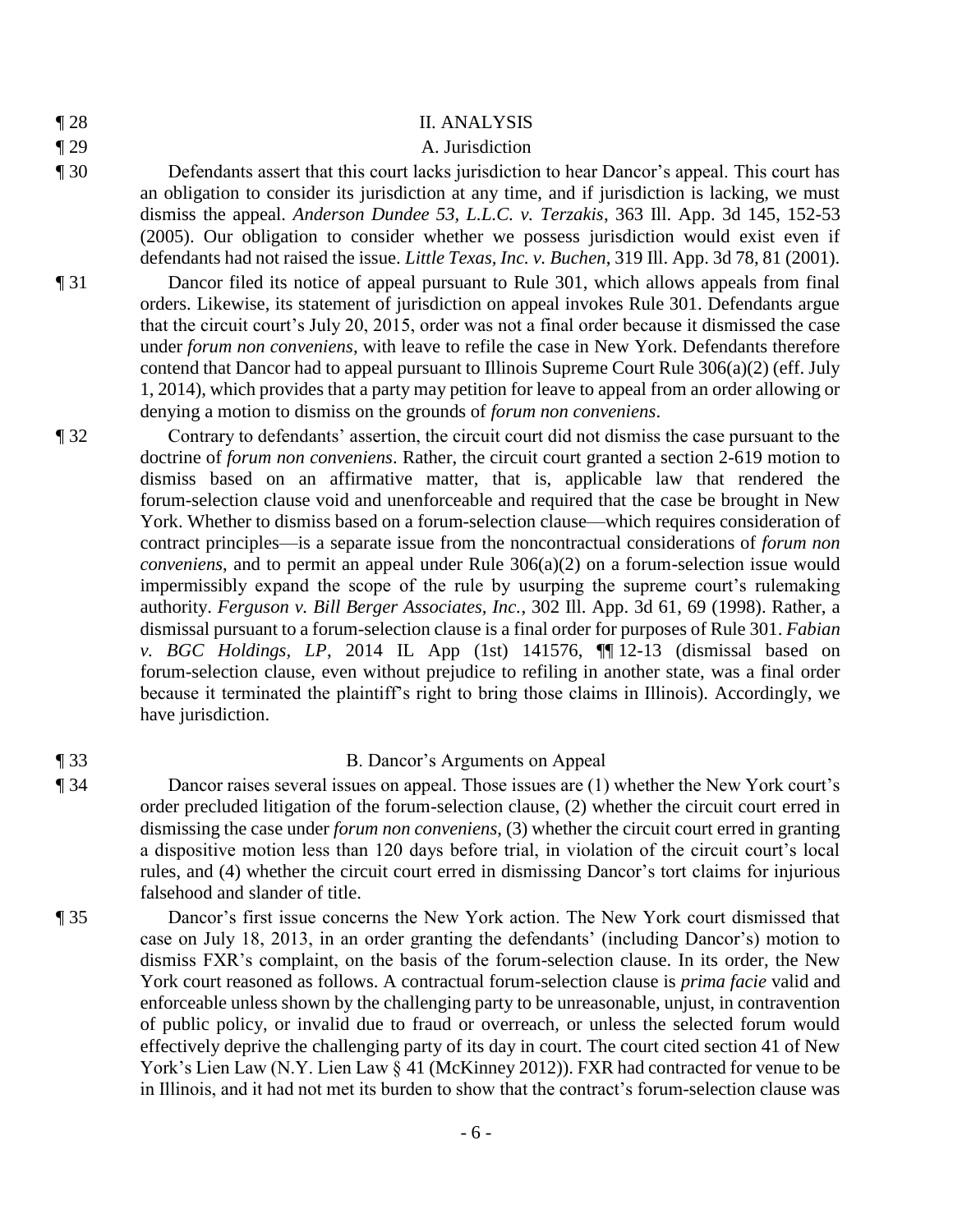unreasonable, unjust, in contravention of public policy, or invalid due to fraud or overreach, or that it would be effectively deprived of its day in court.

- ¶ 36 Dancor argues that the New York court's order held that the forum-selection clause was valid and enforceable. Dancor further argues that the New York court did not dismiss based on the pendency of this case and could not defer to the circuit court, which had yet to issue a final order on the issue of the forum-selection clause's validity.
- ¶ 37 Dancor continues that the New York court's order has preclusive effect under the doctrine of collateral estoppel. According to Dancor, Illinois law requires only three elements for the application of collateral estoppel: (1) identical issues, (2) a final judgment on the merits, and (3) that the party against whom estoppel is asserted was a party to the prior adjudication. Dancor asserts that here the parties were the same, the New York order was a final order, and the issue—that is, the validity and enforceability of the forum-selection clause—was the same. Dancor concludes that the parties are therefore bound by the New York court's holding on the issue of the forum-selection clause's validity and that FXR was collaterally estopped from raising the issue again in the circuit court.
- ¶ 38 Dancor turns to its second argument, that the circuit court erred in dismissing this case under the doctrine of *forum non conveniens*. Dancor argues as follows. FXR's motion to dismiss did not contain any analysis of the public- and private-interest factors that would favor New York as the proper forum. Nor did the circuit court analyze these factors in its order granting FXR's motion. Because no factors supported a transfer to New York, the dismissal on the basis of *forum non conveniens* was in error. Moreover, New York law holds that, where a litigant has "bonded over" a lien on real property, the subject of the litigation is not the property but rather the bond, to which the lien is now attached. See *Shepherd Showcase, Inc. v. Pekala*, 526 N.Y.S.2d 294, 294 (App. Div. 1988). Under *Pekala*, then, the situs of the real property in this case—New York—does not determine the proper forum.
- ¶ 39 With respect to the third argument, that the circuit court improperly granted a dispositive motion less than 120 days before trial, Dancor argues as follows. Local Rule 6.06 requires that any dispositive motion be brought no later than 120 days prior to trial. FXR violated this rule when it filed its motion to dismiss or transfer on May 15, 2015, and trial was set to begin on August 26, 2015. Local rules are meant to be followed and are not mere suggestions or guidelines. Rather, they have the force of statutes and are binding on courts and parties.
- ¶ 40 Finally, Dancor argues that the circuit court erred in dismissing its tort claims. Dancor argues as follows. First, it stated a claim for injurious falsehood under the Restatement (Second) of Torts. A defendant is liable for a false statement harmful to the pecuniary interest of another if the defendant either intended or knew that the publication was likely to result in harm and the defendant either knew that the statement was false or recklessly disregarded the truth. See *Contract Development Corp. v. Beck*, 255 Ill. App. 3d 660, 665 (1994). Here, Dancor alleged that the statement in the mechanic's lien was knowingly false, alleged that defendants intended that the publication of the statement cause Dancor pecuniary harm, and alleged facts supporting these elements, including the payments that were made under the contract and defendants' publication of the statement.
- ¶ 41 Dancor acknowledges that Illinois has not expressly adopted the tort of injurious falsehood. However, Dancor urges that, if necessary, this court should adopt the tort, noting that some legal scholars have recommended its adoption.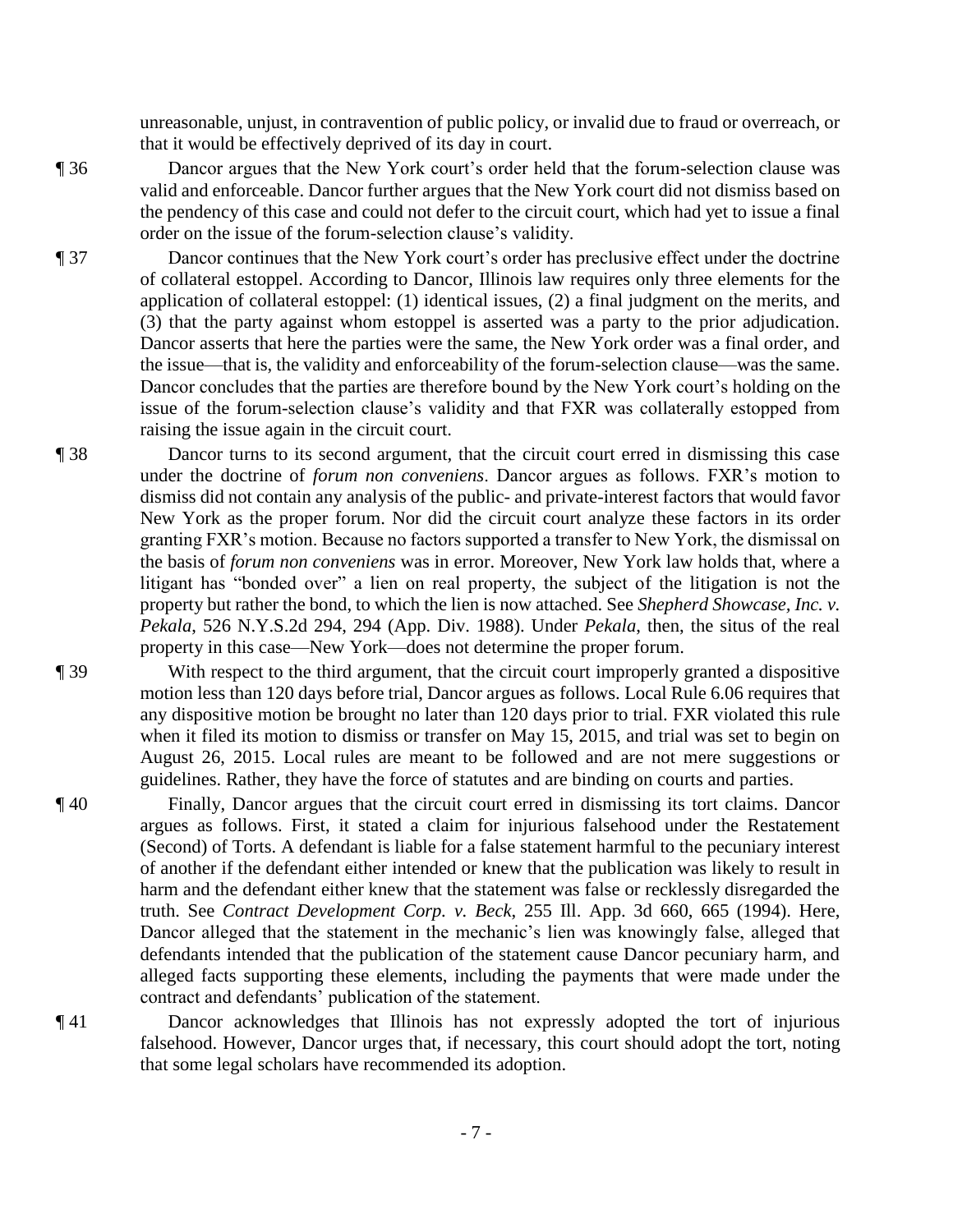- ¶ 42 Dancor continues that, in addition to stating a claim for injurious falsehood, it stated a claim for slander of title. Illinois courts follow the Restatement (Second) of Torts to specify the elements necessary for a *prima facie* case of slander of title. See *id.* The three elements of slander of title are (1) a false and malicious publication (2) of words that disparage a person's title to property (3) that result in special damages. *Id.* Dancor argues that it pled a false and malicious publication when it alleged that defendants' statement that Dancor owed them \$104,544.11 was knowingly false. Dancor also pled that defendants used words that disparaged its title to property. Defendants' lien was detached from the real property and attached to Dancor's bond, and Dancor was consequently forced to put up \$115,000 pursuant to its contract with AutoZone. The lien on Dancor's bond also clouded the title to these funds. Moreover, Dancor pled special damages in the sum of \$115,000—the money it had to place in escrow to "bond over" the lien.
- ¶ 43 Last, Dancor argues that it stated a claim of "*prima facie* tort." Dancor argues that the concept of "*prima facie* tort" provides a remedy for tort injuries that do not conveniently fit into a defined category. Citing English common law from the 1800s, Dancor argues that it is a well-established common-law principle that a cause of action will lie for maliciously giving false information. Dancor continues that Illinois follows the common-law *prima facie* tort doctrine, as evidenced by our supreme court's approving citation of *Aikens v. Wisconsin*, 195 U.S. 194 (1904), and statement that it is a "basic concept in the law that one who intentionally harms another without excuse is liable for the harm." *Knierim v. Izzo*, 22 Ill. 2d 73, 83 (1961). Here, Dancor alleged that defendants knowingly and purposefully recorded a false lien in order to harm Dancor in retaliation for removing them from the Project. Accordingly, Dancor argues, this was enough to avoid a motion to dismiss for failure to state a cause of action in tort.

¶ 44 Defendants respond as follows. First, the circuit court acted within its discretion when it dismissed the case in favor of a New York forum. In particular, defendants argue that section 757 of the New York General Business Law (N.Y. Gen. Bus. Law § 757 (McKinney 2012)) rendered the forum-selection clause void and unenforceable. The forum-selection clause reads as follows:

> "The parties agree that this agreement was executed in Kane County, Illinois and shall be governed by the law of the State of Illinois. Any claims, lawsuits, disputes or claims arising out of or relating to this agreement shall be litigated in Kane County, Illinois."

¶ 45 Defendants note that, despite the language of the forum-selection clause, the very next page of the contract states that the agreement was executed in Santa Rosa Beach, Florida, not in Kane County, Illinois. In any event, defendants argue that the clause violates section 757(1) of the New York General Business law, which reads as follows:

"The following provisions of construction contracts shall be void and unenforceable:

 1. A provision, covenant, clause or understanding in, collateral to or affecting a construction contract, with the exception of a contract with a material supplier, that makes the contract subject to the laws of another state or that requires any litigation, arbitration or other dispute resolution proceeding arising from the contract to be conducted in another state." N.Y. Gen. Bus. Law § 757(1) (McKinney 2012).

Defendants cite *HVS, LLC v. Fortney & Weygandt, Inc.*, 17 N.Y.S.3d 285, 286 (Sup. Ct. 2015), where a New York trial court enforced section 757 to hold a forum-selection provision for Cuyahoga County, Ohio, void and unenforceable.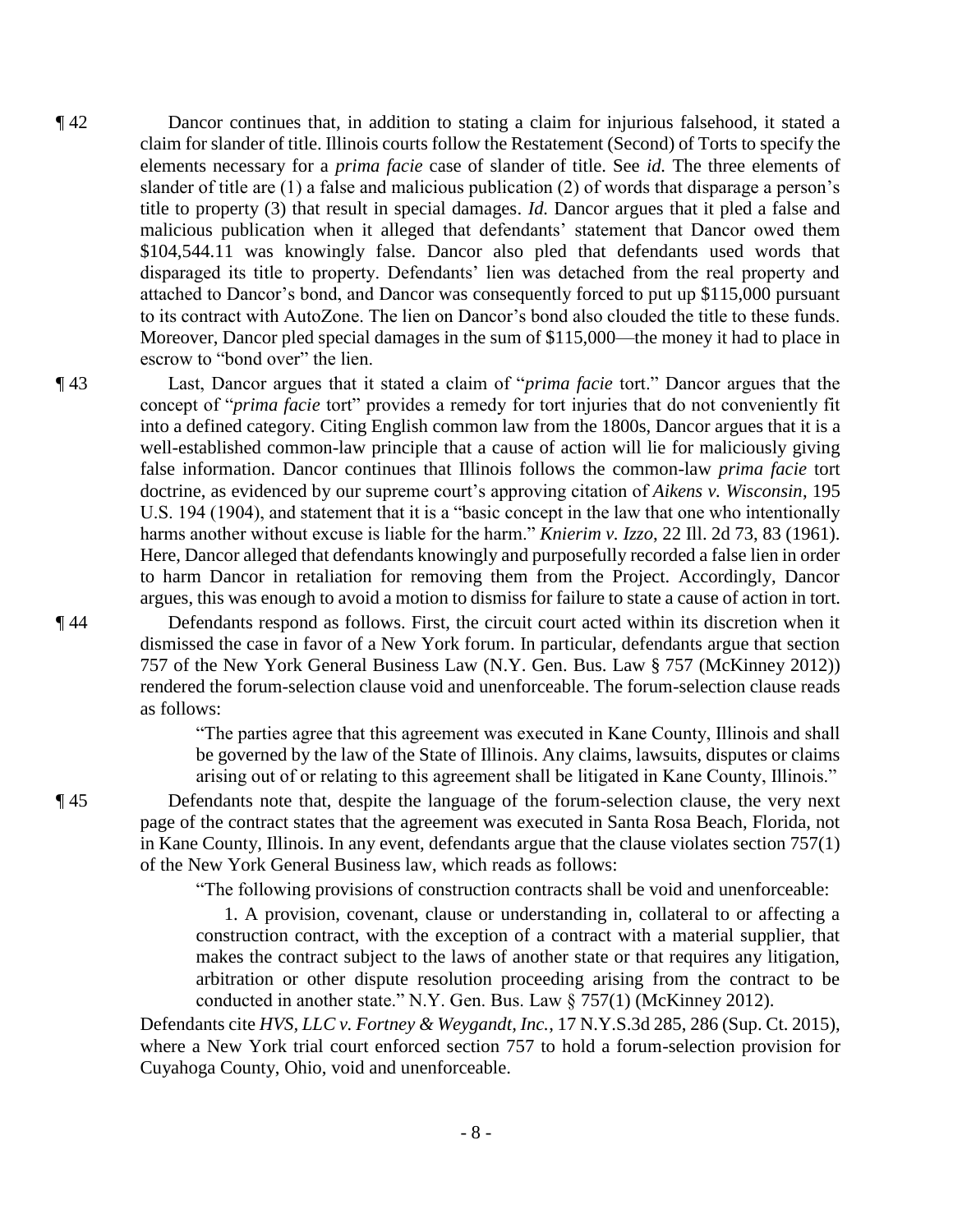¶ 46 Defendants note that their contract with Dancor concerned construction that took place in New York. Therefore, defendants argue, section 757 applied and rendered the forum-selection clause void and unenforceable. Although the circuit court initially found the forum-selection clause valid, it reconsidered its order and dismissed the case on the basis that the forum-selection clause was void.

¶ 47 Defendants continue that Illinois law is nearly identical to New York law on the enforceability of forum-selection clauses in construction contracts. They cite section 10 of the Building and Construction Contract Act (Building Act) (815 ILCS 665/10 (West 2014)), which provides:

> "A provision contained in or executed in connection with a building and construction contract to be performed in Illinois that makes the contract subject to the laws of another state or that requires any litigation, arbitration, or dispute resolution to take place in another state is against public policy. Such a provision is void and unenforceable<sup>"</sup>

Defendants argue that section 10 of the Building Act demonstrates that Illinois law, just like New York law, prohibits the litigation of construction contracts outside of the state where the construction took place. To treat the New York law differently would be "quite anomalous and a violation of comity."

- ¶ 48 Defendants turn from section 757's applicability to Dancor's reasons why the forum selection clause should be upheld regardless. First, defendants argue that the New York court's order does not collaterally estop litigation of the forum selection-clause here. Defendants point to the New York court's order, in which it stated that "the action to determine the payment objections under the Mechanics' Lien and whether the forum selection in Illinois is appropriate was commenced prior and/or determined to [*sic*] the filing in New York." They also deny that the New York court found the forum-selection clause valid. Instead, they argue, the court merely found that the forum-selection clause was not unreasonable, in contravention of public policy, or otherwise invalid. Defendants postulate that, had the New York court been presented with section 757, it would have concluded differently.
- ¶ 49 Defendants continue that there is no case law requiring that an Illinois court honor the decision of another state court dismissing a case under *forum non conveniens* or pursuant to a forum-selection clause. They argue that a court from one state lacks the power to transfer a case to another state's court system. See *Fennell v. Illinois Central R.R. Co.*, 2012 IL 113812, ¶ 13. Accordingly, New York could not have transferred the case to Illinois. Furthermore, collateral estoppel can apply only to separate and consecutive actions. *Nowak v. St. Rita High School*, 197 Ill. 2d 381, 389-90 (2001). Yet, they argue that this case is not separate from the New York action. Rather, the two proceedings are two stages of one action.
- ¶ 50 Further, defendants argue that the New York court's order was not a final judgment on the merits, which is one of the necessary elements for collateral estoppel to apply. They argue that a dismissal based upon a forum-selection clause is not an adjudication on the merits. Further, a final judgment is a determination of the issue presented that ascertains and fixes absolutely the rights of the parties. See *Hernandez v. Pritiskin*, 2012 IL 113054, ¶ 47. Defendants argue that, simply, an order declining jurisdiction is not a final judgment. They assert that the New York court's order did nothing more than decline to exercise jurisdiction, in the erroneous belief that the forum-selection clause was valid and enforceable. The order did not bear on whether
	- 9 -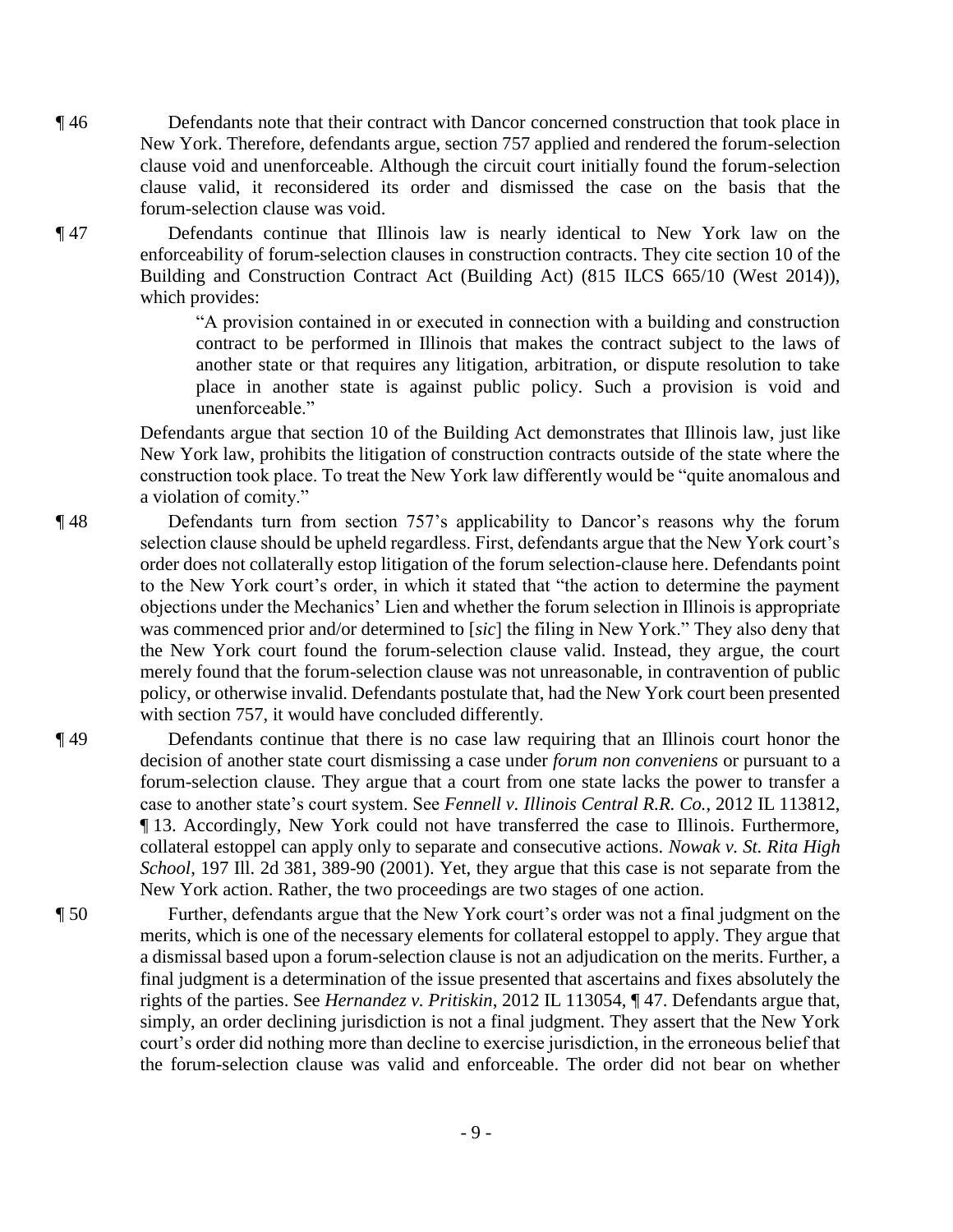Dancor was liable to FXR under FXR's mechanic's lien claim or determine the rights of any party. Thus, collateral estoppel did not apply.

¶ 51 Defendants also argue that the circuit court had discretion to grant the motion to dismiss less than 120 days prior to trial. Local Rule 6.06 provides that "[a]ll case or claim dispositive motions, other than those arising during trial, will be filed for \*\*\* setting no longer than 120 days before the designated trial date except by leave of court upon good cause shown." 16th Judicial Cir. Ct. R. 6.06(a) (May 5, 2008). Defendants argue that the rule gave the circuit court discretion to hear FXR's motion to dismiss. Nevertheless, defendants also argue that the motion to dismiss was not really a dispositive motion—rather it was a motion to reconsider and transfer. The circuit court did not dismiss the case with prejudice, and therefore its decision was not on the merits. Defendants further argue that Dancor was not prejudiced because it had time to respond to FXR's motion. Illinois courts have held that a violation of a local notice rule does not prejudice a party who had sufficient time to respond. See *Premier Electrical Construction Co. v. American National Bank of Chicago*, 276 Ill. App. 3d 816, 834 (1995) (holding that a 6-day delay between service and hearing on motion for summary judgment—as opposed to 10 days required by local rule—was not substantial and affirming despite the technical violation).

- ¶ 52 Defendants turn next to the application of *forum non conveniens*. Defendants argue that both the private- and public-interest factors under *forum non conveniens* favored a transfer to New York and that, contrary to Dancor's contention, FXR did analyze the private- and public-interest factors. With respect to the private-interest factors, it was undisputed that the case's only connection to Illinois was Dancor's office in the state. All of the construction was performed in New York. The witnesses (including the other subcontractors) and documents, the property, and the building are all in New York. Thus, the private-interest factors clearly favored New York as the proper forum. The public-interest factors likewise favored New York. New York has an interest in adjudicating a construction dispute that occurred within its borders. Section 507 of the New York Civil Practice Law and Rules (N.Y. C.P.L.R. 507 (McKinney 2012)) provides that, where the judgment demanded would affect the title, use, or possession of real property, the trial should take place in a county in which any part of the subject of the action is situated. A mechanic's lien encumbers real property, and therefore an action to foreclose such a lien must be brought in the county where the real property is located. *Edward Joy Co. v. McGuire & Bennett, Inc.*, 608 N.Y.S.2d 26, 26 (App. Div. 1993). Further, section 757 of the New York General Business Law evinces a strong public policy to litigate in New York any dispute over New York construction projects. N.Y. Gen. Bus. Law § 757 (McKinney 2012).
- ¶ 53 Defendants argue that, in contrast to section 757 of the New York General Business Law, section 41 of the New York State Lien Law is not relevant to this case. Section 41 is not a venue statute but rather allows a claimant to enforce a mechanic's lien against either the property or the "person liable for the debt upon which the lien is founded" in any court that has jurisdiction. N.Y. Lien Law § 41 (McKinney 2012). Therefore, section 757 of the New York General Business Law controls.
-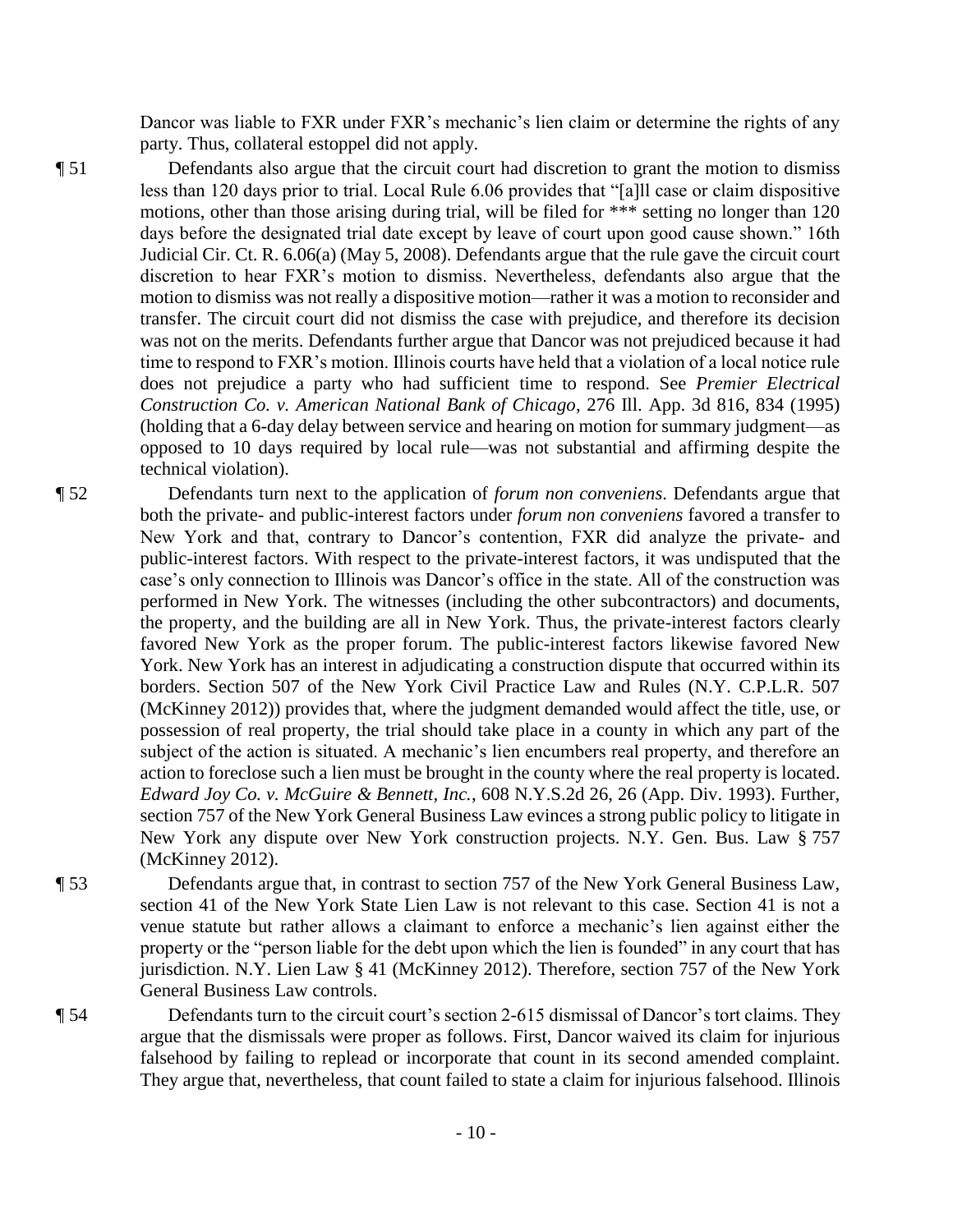has not formally recognized the tort of injurious falsehood. Pursuant to section 623A of the Restatement (Second) of Torts, the tort is intended to protect economic interests, that is, it is directed against disparaging comments about the quality of what the plaintiff sells or the character of its business. Restatement (Second) of Torts § 623A (1977); *Kolegas v. Heftel Broadcasting Corp.*, 217 Ill. App. 3d 803, 811 (1991). Here, Dancor did not allege that defendants made any disparaging comments about its business, products, or services. Even if the tort were recognized and had a broader definition, Dancor failed to allege facts to support that defendants knew that the statement in the mechanic's lien they filed was false.

- ¶ 55 With respect to Dancor's slander-of-title claim, defendants continue that Dancor again failed to plead the elements necessary to maintain a cause of action. A slander-of-title claim requires that a plaintiff prove a false and malicious publication that disparages a person's title to property and results in special damages. However, Dancor pled only a conclusion that defendants did not have a reasonable belief that they were entitled to a lien. Further, Dancor did not own the real property at issue in this case. Dancor cannot claim slander of title when it did not have title to the property. Moreover, Dancor did not incur special damages. The bond that Dancor posted and held in escrow would be returned to it if the lien were ultimately found unwarranted. The cost of posting the lien and litigating its merits are ordinary expenses, not special damages.
- ¶ 56 Finally, with respect to Dancor's *prima facie* tort argument, defendants respond that Dancor failed to raise this claim in the circuit court. Even if not forfeited, the claim is a facsimile of its injurious-falsehood and slander-of-title claims, which were not supported by sufficient pleadings.

## ¶ 57 C. Resolution of Dancor's Appeal

¶ 58 The circuit court dismissed various counts of Dancor's amended and second amended complaints, under sections 2-615 and 2-619, on September 5, 2013, and February 14, 2014, respectively. It also granted a section 2-619 motion to dismiss the case on July 20, 2015, holding that the forum-selection clause was void and unenforceable. A section 2-615 motion admits all well-pled facts and attacks the legal sufficiency of the complaint, whereas a section 2-619 motion admits the legal sufficiency of the complaint but raises defects, defenses, or other affirmative matters. *La Salle National Bank v. City Suites, Inc.*, 325 Ill. App. 3d 780, 789 (2001). We review a dismissal under either section *de novo*. *Provenzale v. Forister*, 318 Ill. App. 3d 869, 874 (2001).

- ¶ 59 We first address whether the New York court's order precluded the circuit court from dismissing the case based on the forum-selection clause. In other words, the issue is whether FXR was collaterally estopped from challenging the validity and enforceability of the forum-selection clause.
- ¶ 60 Collateral estoppel, also known as issue preclusion, is a branch of *res judicata*. *Wakehouse v. Goodyear Tire & Rubber Co.*, 353 Ill. App. 3d 346, 351 (2004). Collateral estoppel is an affirmative defense and is forfeited on appeal if not raised below. *Midwest Physician Group, Ltd. v. Department of Revenue*, 304 Ill. App. 3d 939, 952 (1999); *cf. People v. Anderson*, 2013 IL App (2d) 121346, ¶¶ 13-14 (normally, collateral estoppel is an affirmative defense that is forfeited if not pled, but it may be first raised on appeal if unavailable in the trial court). The doctrine, if it applies, bars relitigation of issues decided in a prior action. *Wakehouse*, 353 Ill. App. 3d at 351.
	- 11 -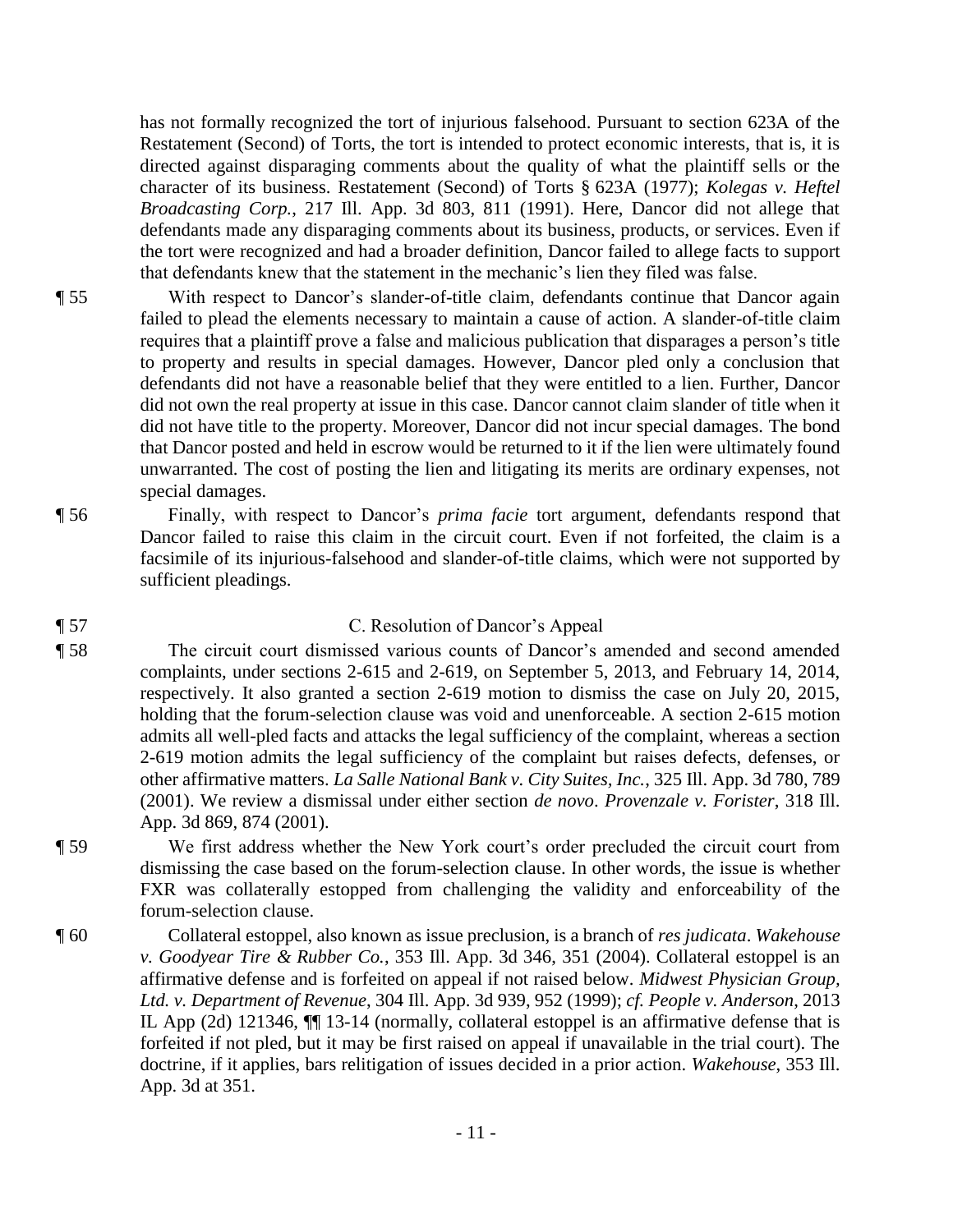- $\P$  61 In order for collateral estoppel to apply, the party seeking to apply it must establish that (1) the issue at hand is identical to the one in a prior action, (2) there was a prior, final adjudication on the merits, and (3) the party against whom preclusion is sought was a party to or in privity with a party to the prior action. *In re A.W.*, 231 Ill. 2d 92, 99 (2008). Moreover, the issue had to have been actually and necessarily litigated in the prior action. *LaSalle Bank National Ass'n v. Village of Bull Valley*, 355 Ill. App. 3d 629, 636 (2005). Collateral estoppel is an equitable doctrine, and even if the threshold elements are established, the doctrine will not be applied if it would result in injustice. *Edmonds v. Illinois Workers' Compensation Comm'n*, 2012 IL App (5th) 110118WC, ¶ 21. The party against whom estoppel is sought must have had both a full and fair opportunity and an incentive to litigate the issue in the prior proceeding. *Id.*
- ¶ 62 Here, in response to FXR's motion to dismiss, Dancor argued that the New York action precluded litigation of the forum-selection clause's validity and enforceability. Dancor therefore has not forfeited its argument on appeal. Dancor argues that all three elements of collateral estoppel are met here, but the crucial determination is whether the New York court issued a final judgment on the merits. If the New York action did not produce a final judgment on the merits, there was no basis to preclude litigation of the forum-selection clause in the circuit court.
- ¶ 63 Under the full faith and credit clause of the United States Constitution (U.S. Const., art. IV, § 1 ("Full Faith and Credit shall be given in each State to the public Acts, Records, and judicial Proceedings of every other State.")), the doctrine of collateral estoppel extends to judgments entered in foreign states. *Allianz Insurance Co. v. Guidant Corp.*, 387 Ill. App. 3d 1008, 1021 (2008). This clause requires that we give the judgment of another state "at least the *res judicata* effect that the sister state rendering the judgment would give to it." *Morris B. Chapman & Associates, Ltd. v. Kitzman*, 193 Ill. 2d 560, 565 (2000). We must look to the forum state's *res judicata* law to determine what preclusive effect, if any, that state would give the judgment. *Id.*  (looking to Missouri law). However, at least one court has held that the full faith and credit clause does not necessarily prevent Illinois from according greater effect to a foreign state's judgment. *Finley v. Kesling*, 105 Ill. App. 3d 1, 7 (1982). That is, the full faith and credit clause does not bar Illinois from applying its own rules of collateral estoppel to preclude relitigation of an issue where, for example, New York would not. *Id.*

¶ 64 Under New York law, collateral estoppel precludes a party from relitigating an issue " 'clearly raised in a prior action or proceeding and decided against that party or those in privity.' " *Church v. New York State Thruway Authority*, 791 N.Y.S.2d 676, 678-79 (App. Div. 2005) (quoting *Ryan v. New York Telephone Co.*, 467 N.E.2d 487, 500 (N.Y. 1984)). The party seeking to apply the doctrine must show that the identical issue was necessarily decided in the prior action, and the party opposing application of the doctrine may demonstrate the absence of a full and fair opportunity to contest the prior determination. *Id.* at 679. A final judgment is necessary for collateral estoppel to apply. *Id.*

¶ 65 Importantly, New York applies collateral estoppel only to issues of fact, not law. *Abreu v. Coughlin*, 555 N.Y.S.2d 889, 891 (App. Div. 1990); *In re Department of Personnel v. City Civil Service Comm'n*, 462 N.Y.S.2d 878, 879 (App. Div. 1983). Further, New York has held that the issue of a forum-selection clause's applicability is a question of law and is therefore not barred by the doctrine of collateral estoppel. *Sterling National Bank v. Eastern Shipping Worldwide, Inc.*, 826 N.Y.S.2d 235, 237 (App. Div. 2006). Interpretations of unambiguous contract provisions, such as the forum-selection clause in *Sterling National Bank*, are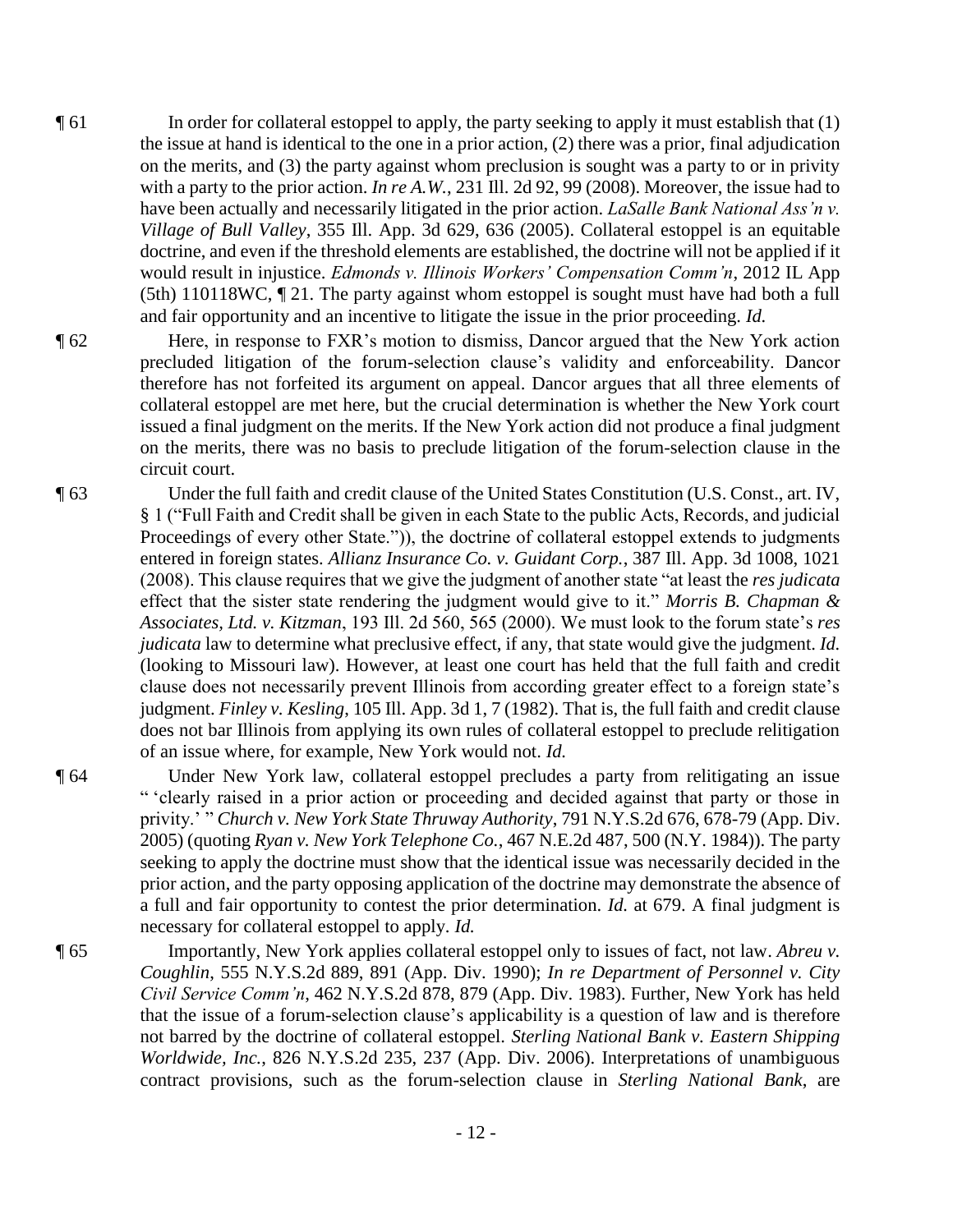questions of law. *Id.*; *Taussig v. Clipper Group, L.P.*, 787 N.Y.S.2d 10, 11 (App. Div. 2004) ("The interpretation of an unambiguous contract is a question of law for the court \*\*\*."). Accordingly, under New York law, the issue of whether the forum-selection clause here was valid and enforceable was a question of law and cannot be the basis for collateral estoppel. *Sterling National Bank*, 826 N.Y.S.2d at 237; see *Lischinskaya v. Carnival Corp.*, 865 N.Y.S.2d 334, 337 (App. Div. 2008) (forum-selection clause's enforceability under federal maritime law was a question of law).

¶ 66 Nor does Illinois law provide greater effect and preclude litigation of the forum-selection clause. Collateral estoppel in Illinois requires a final judgment on the merits, but a dismissal for improper venue is not a final judgment on the merits. Ill. S. Ct. R. 273 ("[A]n involuntary dismissal of an action, *other than* a dismissal for lack of jurisdiction, *for improper venue*, or for failure to join an indispensable party, operates as an adjudication on the merits." (Emphases added.)); see *Richter v. Prairie Farms Dairy, Inc.*, 2015 IL App (4th) 140613, ¶ 34 (a dismissal order that otherwise specified that it was not on the merits was not on the merits). Therefore, there is no basis in New York or Illinois law to hold that the New York action precluded litigation of the forum-selection clause.

¶ 67 Having held that the circuit court was free to examine the validity and enforceability of the forum-selection clause, we turn to examine whether, in fact, the circuit court was correct in holding that the clause was void and unenforceable.

- ¶ 68 Dancor argues that the clause was valid and enforceable, citing section 41 of the New York Lien Law (N.Y. Lien Law § 41 (McKinney 2012)). Defendants counter that the controlling law is actually section 757 of the New York General Business Law (N.Y. Gen. Bus. Law § 757 (McKinney 2012)), which, they argue, renders the clause void and unenforceable.
- ¶ 69 Forum selection and choice of law are separate issues. *Brandt v. MillerCoors, LLC*, 2013 IL App (1st) 120431, ¶ 15. Under Illinois law, we may void a forum-selection clause if it would violate a fundamental Illinois public policy. *Maher & Associates, Inc. v. Quality Cabinets*, 267 Ill. App. 3d 69, 75 (1994). Generally, to determine whether a forum-selection clause is enforceable, Illinois courts have applied a multifactor test to determine whether the clause is reasonable. See *IFC Credit Corp. v. Rieker Shoe Corp.*, 378 Ill. App. 3d 77, 86 (2007) (considering (1) the law governing the formation and construction of the contract, (2) the residency of the parties, (3) the place of execution or performance of the contract, (4) the location of the parties, (5) the inconvenience of the location, and (6) the parties' relative bargaining positions); *Calanca v. D&S Manufacturing Co.*, 157 Ill. App. 3d 85, 88 (1987) (same).
- ¶ 70 In *Rieker Shoe Corp.*, the court addressed both whether the parties' forum-selection clause was invalid and whether its enforceability should be construed under another state's law. *Rieker Shoe Corp.*, 378 Ill. App. 3d at 85-86, 93-94. Applying the multifactor reasonableness test, the court found the forum-selection clause valid in Illinois. *Id.* at 86. Separately, it disagreed that Illinois's choice-of-law rules dictated the application of New Jersey law, under which a forum selection-clause such as the one between the parties was not enforceable. *Id.* at 93. The court cited the parties' agreement, which provided that it was governed by Illinois law " 'without regard to such State's choice of law considerations.' "*Id.* at 94. Therefore, the court found, Illinois law applied and, under the reasonableness test it had already performed, the forum-selection clause was enforceable. *Id.*
	- 13 -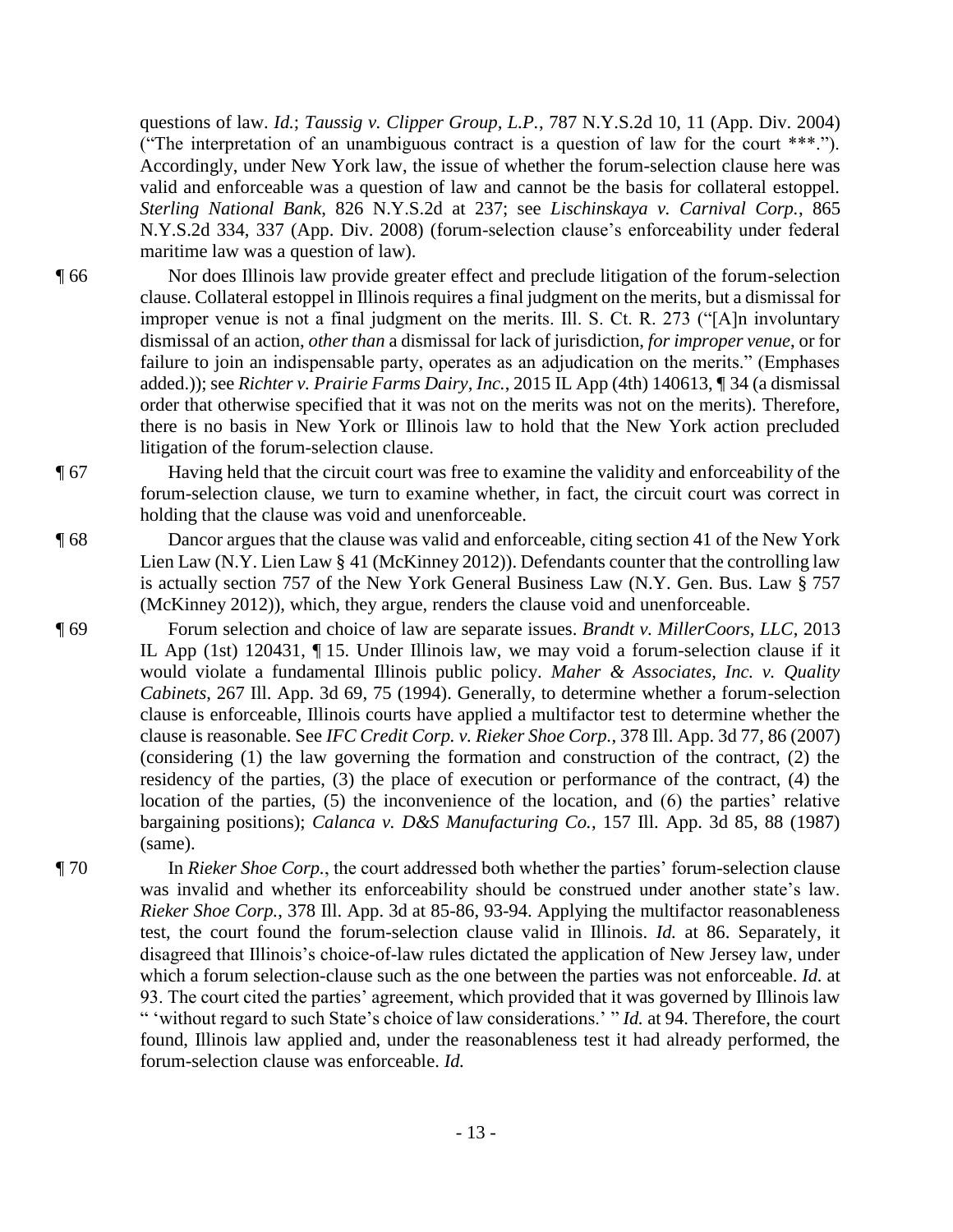¶ 71 Here, the parties chose Illinois as the forum state. Unlike in *Rieker*, there is no clause requiring that we ignore Illinois choice-of-law rules. Therefore, to examine whether New York law applies to interpreting the forum-selection clause, we turn to Illinois's choice-of-law rules. See *Western States Insurance Co. v. Zschau*, 298 Ill. App. 3d 214, 223 (1998) (Illinois courts apply Illinois choice-of-law rules). Defendants have not argued that the forum-selection clause violates Illinois public policy or is unreasonable under Illinois law, only that New York law applies to render the clause void and unenforceable.

¶ 72 Choice-of-law considerations arise only if there is an actual conflict of law among the states with an interest in a particular dispute. *Allianz Insurance Co. v. Guidant Corp.*, 373 Ill. App. 3d 652, 658 (2007). An actual conflict exists if application of one state's law will yield a different result than the application of another's, that is, if it will affect the outcome of the dispute. *Id.*; *Gleim v. Roberts*, 395 Ill. App. 3d 638, 639 (2009). Illinois generally follows the Restatement (Second) of Conflict of Laws (1971) in making choice-of-law decisions. *Hall v. Sprint Spectrum L.P.*, 376 Ill. App. 3d 822, 825 (2007). But see *Maher & Associates, Inc.*, 267 Ill. App. 3d at 77 (the Restatement is a guide for courts, "not black-letter law to be upheld against all other considerations").

¶ 73 Section 187 of the Restatement applies when, as here, the parties have made an express choice of law in their contract. Restatement (Second) of Conflict of Laws § 187 (1971); *Hall*, 376 Ill. App. 3d at 825; *Maher & Associates, Inc.*, 267 Ill. App. 3d at 76. In particular, section 187(2) provides:

> "The law of the state chosen by the parties to govern their contractual rights and duties will be applied \*\*\* unless either

 (a) the chosen state has no substantial relationship to the parties or the transaction and there is no other reasonable basis for the parties' choice, or

 (b) application of the law of the chosen state would be contrary to a fundamental policy of a state which has a materially greater interest than the chosen state in the determination of the particular issue and which, under the rule of § 188, would be the state of the applicable law in the absence of an effective choice of law by the parties." Restatement (Second) of Conflict of Laws § 187(2) (1971).

To ascertain the public policy of a state, we look to its constitution, legislative enactments, and judicial decisions. *Hall*, 376 Ill. App. 3d at 826.

¶ 74 Accordingly, our task is to first determine whether there is a conflict between New York and Illinois law. The plain language of section 757 provides that a construction contract provision that requires litigation, arbitration, or other dispute resolution arising from the contract to be conducted in another state is void and unenforceable. N.Y. Gen. Bus. Law § 757(1) (McKinney 2012). Here, we have a construction contract for a New York construction project. Exceptions to section 757's applicability, such as an exception for a contract with a material supplier, do not apply. Defendants are correct that section 757, by its plain language, requires that if you build in New York, you litigate in New York. See *HVS, LLC*, 17 N.Y.S.3d at 286 (enforcing section 757 to invalidate forum-selection clause, which required litigation in Ohio, in a contract for a construction project located in New York); see also *Welsbach Electric Corp. v. MasTec North America, Inc.*, 859 N.E.2d 498, 502 n.8 (App. Div. 2006) (section 757 was enacted to render void any provision that makes a construction contract subject to the laws of another state).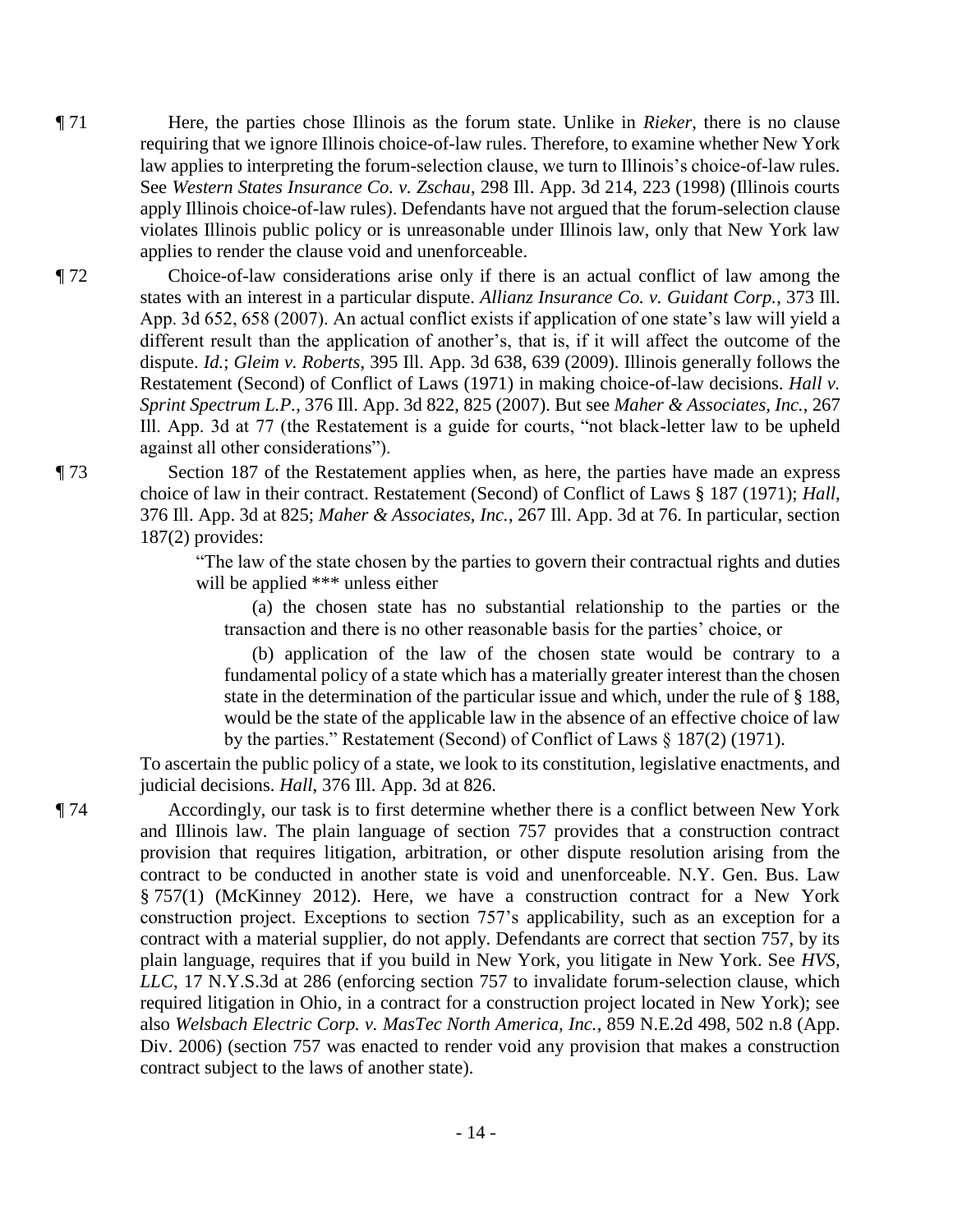¶ 75 In Illinois, a forum-selection clause in a contract is *prima facie* valid and should be enforced unless the opposing party shows that enforcement would be unreasonable under the circumstances. *Rieker Shoe Corp.*, 378 Ill. App. 3d at 85-86. A forum-selection clause reached through arm's-length negotiation should be honored and enforced by the courts, absent a compelling and countervailing reason not to enforce it. *Mellon First United Leasing v. Hansen*, 301 Ill. App. 3d 1041, 1045 (1998). Defendants have not argued that the forum-selection clause is void and unenforceable under Illinois law. Because the forum-selection clause is *prima facie* valid under Illinois law but void under New York law, the forum-selection-clause issue would be decided differently depending on which forum's law applies. Accordingly, we have a conflict and proceed with a choice-of-law analysis.

¶ 76 Guided by the Restatement, we will apply Illinois law to interpret the forum-selection clause unless one of the following applies: (1) Illinois has no substantial relationship to the parties or the transaction, and there is no other reasonable basis for the parties' choice; or (2) application of Illinois law would be contrary to a fundamental New York policy, and New York has a materially greater interest than Illinois in the determination of this issue. See *Old Republic Insurance Co. v. Ace Property & Casualty Insurance Co.*, 389 Ill. App. 3d 356, 363 (2009). The basic reasoning behind these exceptions is that, in addition to fulfillment of the parties' expectation, regard must also be had for state interests and for state regulation. Restatement (Second) of Conflict of Laws § 187 cmt. g (1971).

¶ 77 The first exception does not apply, because there was a reasonable basis to choose Illinois as the forum state. Dancor is an Illinois corporation with a place of business in Illinois, which is generally sufficient to satisfy the "reasonable basis" for a choice of law. See *International Surplus Lines Insurance Co. v. Pioneer Life Insurance Co. of Illinois*, 209 Ill. App. 3d 144, 154 (1990) (citing Restatement (Second) of Conflict of Laws § 187 cmt. f (1971)).

¶ 78 On the other hand, we hold that the second exception does apply to this particular case. We explain as follows. Section 187 of the Restatement requires that the New York policy be "fundamental." Restatement (Second) of Conflict of Laws § 187 (1971). The comments do not define "fundamental" but do state that the policy must be "a substantial one." Restatement (Second) of Conflict of Laws § 187, cmt. g (1971). For example, a fundamental policy must relate to more than mere formalities in a contract. *Id.* Fundamental policies include state statutes that make certain contracts illegal or are designed to protect a person from another with superior bargaining power. *Id.* Statutes involving the rights of an individual insured against an insurance company would qualify. *Id.*

¶ 79 We have held that an Illinois statute that declared void any attempted contractual waiver of the statute was a fundamental public policy. *Maher & Associates, Inc.*, 267 Ill. App. 3d at 76 (interpreting the Sales Representative Act (820 ILCS 120/2 (West 1992)), and explaining that the difference between "void" and "void against public policy" was merely semantic). Similarly, we hold that section 757 of the New York General Business Law is a fundamental public policy in New York. A state's legislative enactments reveal a state's public policy. *Hall*, 376 Ill. App. 3d at 826. Here, section 757 of the New York General Business Law clearly evinces New York's public policy that construction contracts for New York construction projects be litigated in New York. See *supra* ¶ 73. Section 757 declares void and unenforceable specific provisions of construction contracts so that New York maintains an interest in construction within its borders. To enforce the forum-selection clause would be to disregard section 757 and New York's public policy regarding construction contracts.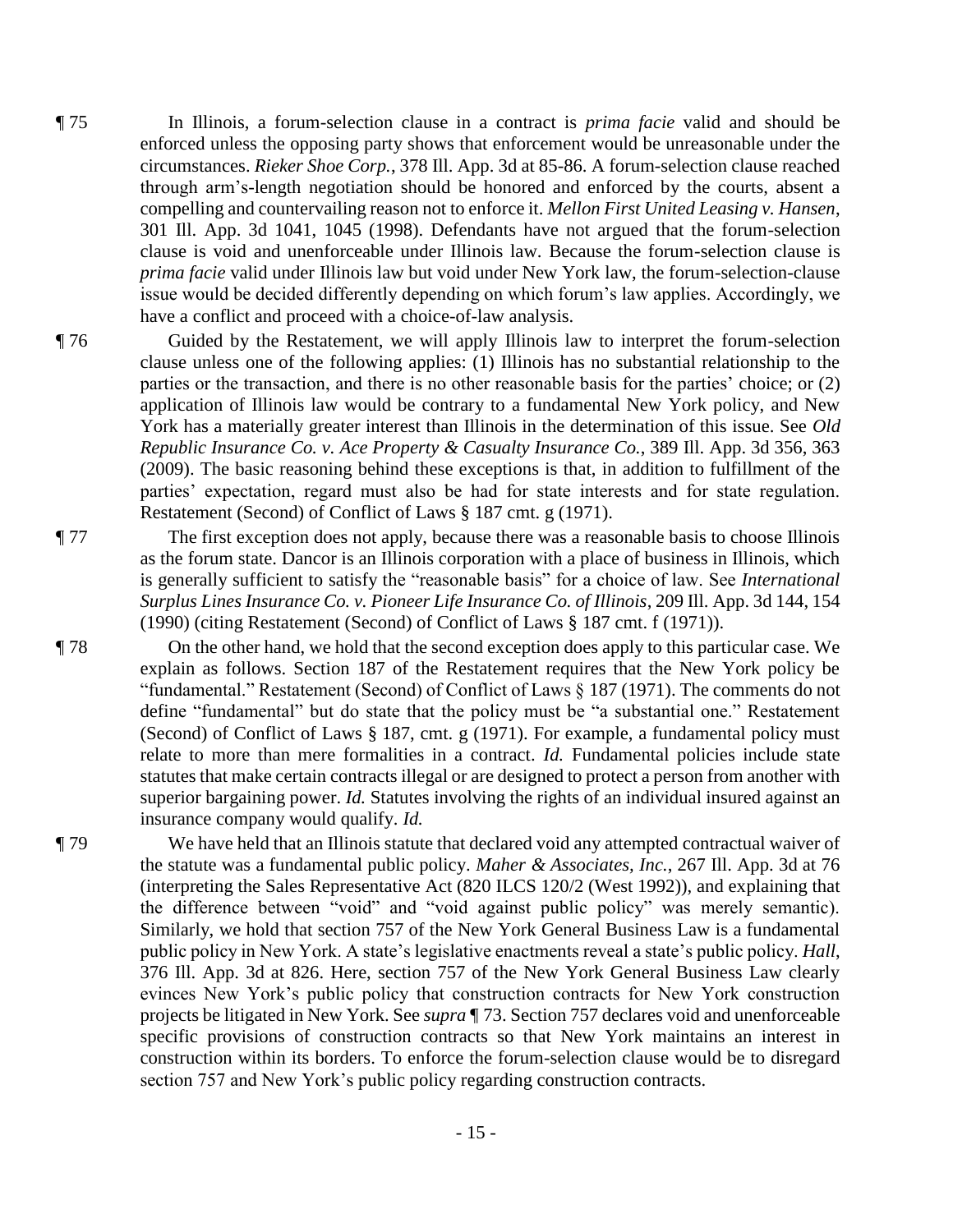¶ 80 Additionally, New York has a materially greater interest in the determination of the forum-selection clause issue. The subject matter of the contract, the AutoZone building, is in New York. Performance of the contract took place in New York. Defendants are from New York. Although the parties' contract states in section XXIX that the contract was executed in Kane County, the very next page (and the first page of the contract) contradict this statement, stating that the contract was executed in Florida. The only connection Illinois has to the litigation is Dancor's incorporation and place of business here, and we cannot say that this counterbalances New York's connections. *Cf. Old Republic Insurance Co.*, 389 Ill. App. 3d at 363 (Illinois did not have a materially greater interest in the litigation than Nebraska where litigation involved insurance companies from Nebraska and an agreement negotiated in Nebraska); *Maher & Associates, Inc.*, 267 Ill. App. 3d at 76 (applying the Restatement, Illinois did not have a materially greater interest than Texas where defendant was incorporated in Texas, had its primary place of business in Texas, and the contract at issue was a Texas contract; plaintiff had its primary place of business in Illinois but was incorporated in Minnesota and did business in multiple states); *Hall*, 376 Ill. App. 3d at 826 (Illinois did not have a materially greater interest in the litigation than Kansas or Missouri in multistate suit against telecommunications corporations incorporated in Kansas and Missouri).

¶ 81 We are mindful that the Restatement is a guide, not black-letter law. *Maher & Associates*, 267 Ill. App. 3d at 77. Illinois follows the modern approach to choice-of-law questions, placing the greatest importance on the public policy of the state in which the case is brought. *Id.* Nevertheless, this is a situation where New York has a clear public policy and Illinois does not have a competing interest in the litigation. In fact, Illinois implicitly shares New York's interest, as Illinois has a similar public policy that contracts for Illinois construction be litigated in Illinois. $<sup>2</sup>$ </sup>

 $\overline{a}$ 

¶ 82 Nevertheless, Dancor argues that, if we apply New York law, section 41 of the New York Lien Law controls. We disagree. That section provides that a mechanic's lien on real property may be enforced against such property or against a person liable for the debt upon which the lien is founded in any of the following: the New York supreme court or a county court, regardless of the amount of the debt, or any court with jurisdiction in an action founded on a contract for a sum of money equivalent to the amount of such debt. N.Y. Lien Law § 41 (McKinney 2012). This general provision does not obviate consideration of the more specific section 757 of the New York General Business Law. Section 41 merely permits enforcement of mechanic's liens in various courts other than New York supreme or county courts, with some limitation on the sum of money sought. In contrast, section 757 speaks specifically to the validity and enforceability of forum-selection clauses in construction contracts. As we explained, *supra* ¶¶ 78-80, section 757 renders the forum-selection clause void and unenforceable.

 $2$ Section 10 of the Building Act provides that an Illinois construction contract provision that requires "any litigation, arbitration, or dispute resolution to take place in another state is against public policy. Such a provision is void and unenforceable." 815 ILCS 665/10 (West 2014). The plain language is clear that if you build in Illinois, you litigate in Illinois. *Cf. Foster Wheeler Energy Corp. v. LSP Equipment, LLC*, 346 Ill. App. 3d 753, 762 (2004) (holding that because section 10 of the Building Act substantively changed the law on forum-selection provisions, it would not apply retroactively to void the parties' forum-selection provision).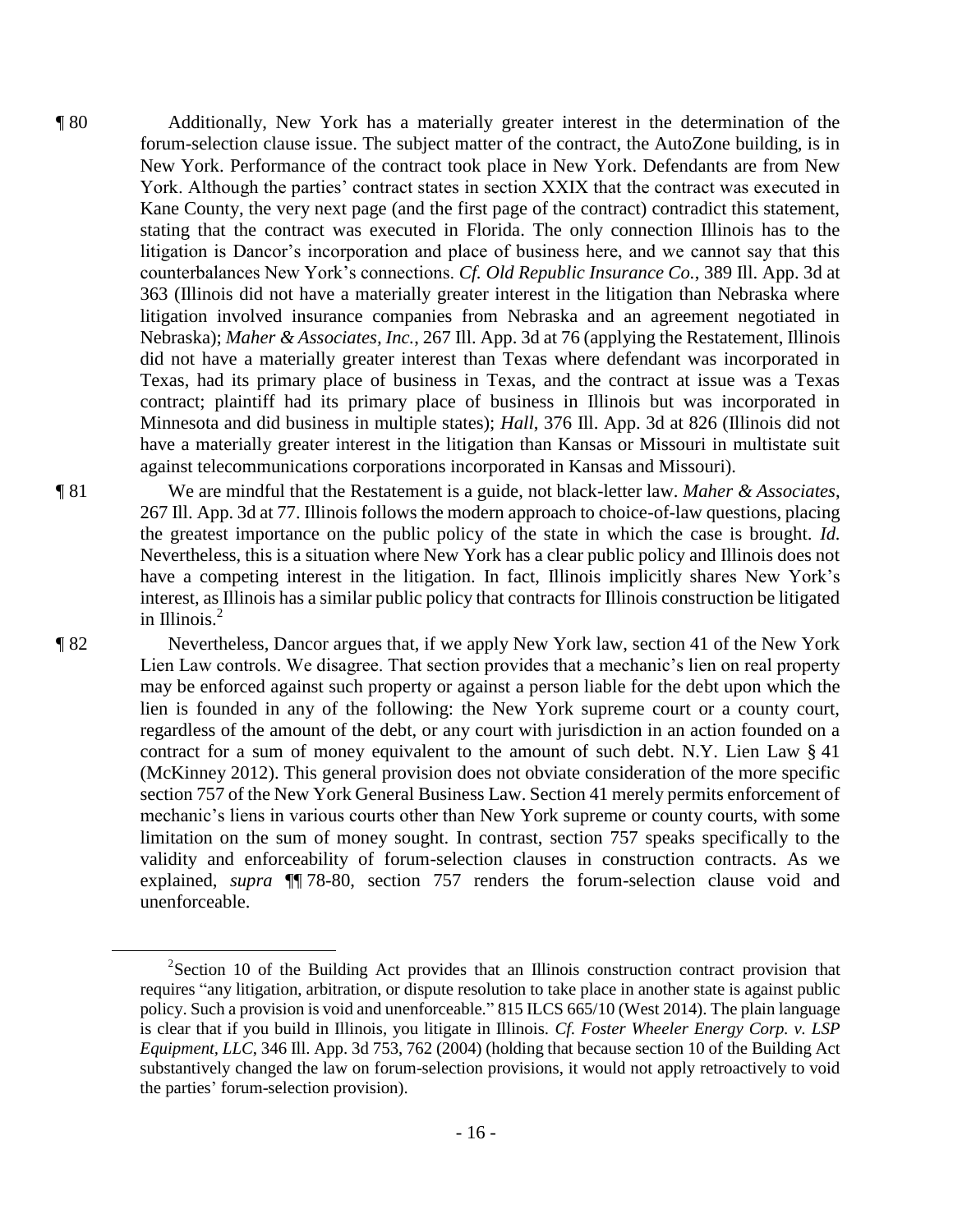- ¶ 83 Accordingly, the circuit court did not err in applying New York law to find the forum-selection clause void and unenforceable.
- ¶ 84 Dancor and defendants next argue over whether dismissing the case under *forum non conveniens* was appropriate. However, we have already held that the circuit court properly dismissed the case after finding that the forum-selection clause was void and unenforceable. The circuit court's order does not analyze the application of the *forum non conveniens* doctrine, because its order is based on the affirmative matter of the applicability of New York law. Accordingly, we do not further address the *forum non conveniens* arguments.
- ¶ 85 We further hold that the circuit court did not err in granting FXR's motion to dismiss less than 120 days before trial. Local Rule 6.06 does not bar dispositive motions filed less than 120 days before trial. Rather, it permits such motions upon leave of court for good cause shown. 16th Judicial Cir. Ct. R. 6.06 (May 5, 2008) ("All case or claim dispositive motions \*\*\* will be filed for setting no longer than 120 days before the designated trial date except by leave of court upon good cause shown."). Here, the circuit court acknowledged the local rule in its order granting FXR's motion to dismiss. However, it effectively provided that there was good cause for the motion, in that its prior order allowing the case to proceed in Illinois was in error. The court had not been apprised of the applicable law providing that New York was the proper forum and that the forum-selection clause was void and unenforceable. We agree that this was good cause to hear the motion to dismiss. Moreover, the court's prior order was interlocutory, FXR's motion to dismiss was, in part, a motion to reconsider, and the court could reconsider its prior order at any time before trial.

¶ 86 The final issues are whether the circuit court properly dismissed Dancor's tort counts for injurious falsehood and slander of title. It dismissed these counts before its July 20, 2015, order, which held that, as to the entire action, the forum-selection clause was void and unenforceable. Dancor's injurious-falsehood count was part of its amended complaint, and the circuit court dismissed it without prejudice, informing Dancor that, if it sought to replead the count, it should do so as slander of title. In Dancor's second amended complaint, it did not replead an injurious-falsehood count but instead took the circuit court's admonishment to plead two counts of slander of title. The circuit court dismissed the slander-of-title counts in the second amended complaint with prejudice. Dancor thereafter moved to incorporate the prior injurious-falsehood count into the second amended complaint, but the circuit court denied its motion.

¶ 87 We need not review the dismissal of Dancor's tort counts. We have already determined that the circuit court properly dismissed the case pursuant to its interpretation of the forum-selection clause, finding that it was void and unenforceable. Accordingly, Dancor is free to refile this action in New York, where the New York court will address its complaint. Although the circuit court's dismissal was a final order, it was not on the merits. We do not address whether Dancor's tort counts, if it chooses to refile them, would state causes of action under New York law.

¶ 88 C. Defendants' Arguments on Cross-Appeal ¶ 89 On cross-appeal, defendants argue that the circuit court should have granted their original motion to dismiss the case based on *forum non conveniens*. They note that, if we affirm the circuit court's order on Dancor's appeal, the cross-appeal is unnecessary. Because that is